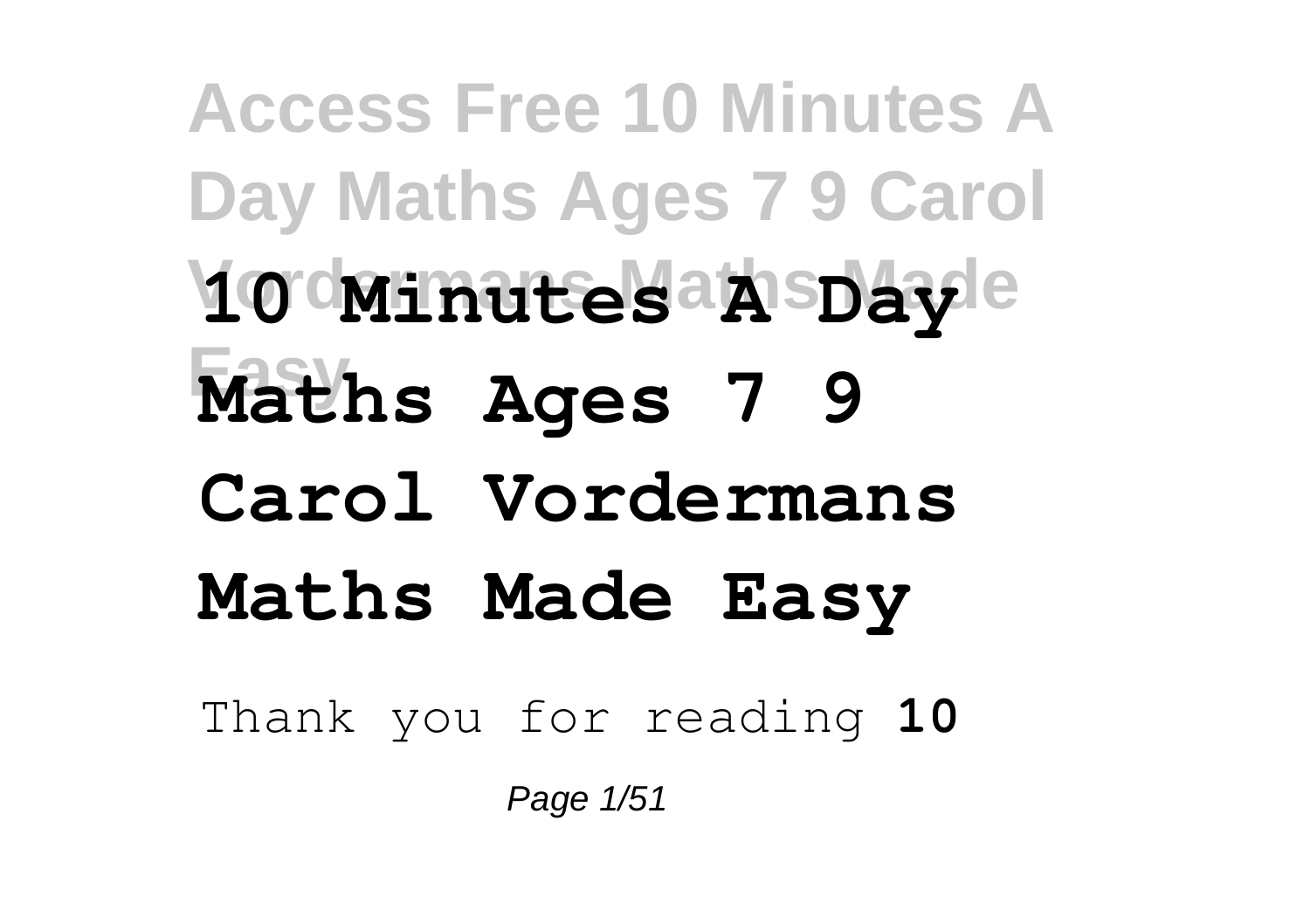**Access Free 10 Minutes A Day Maths Ages 7 9 Carol** minutes a day maths ages 7 9 **Easy carol vordermans maths made easy**. Maybe you have knowledge that, people have search hundreds times for their chosen novels like this 10 minutes a day maths ages 7 9 carol vordermans Page 2/51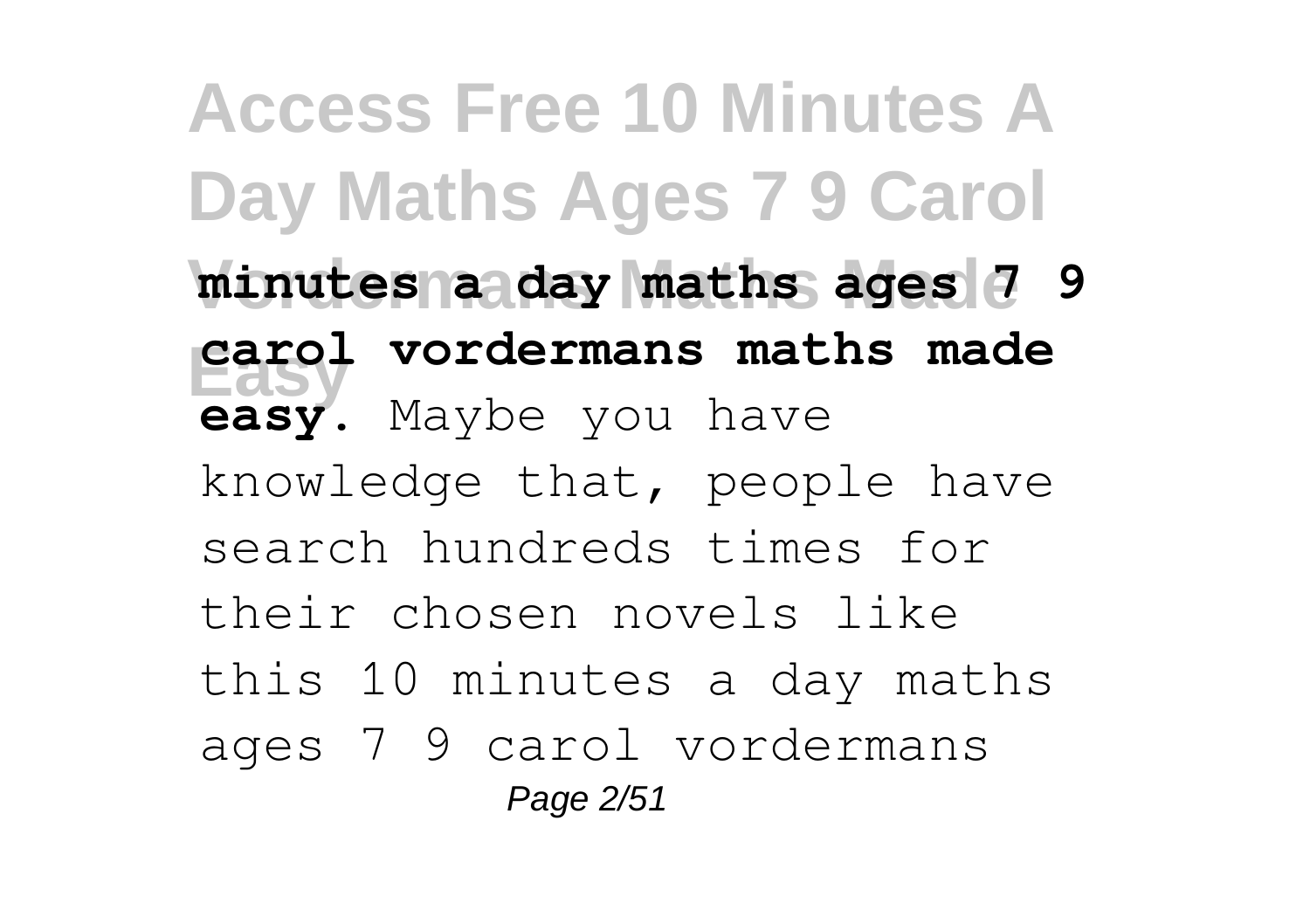**Access Free 10 Minutes A Day Maths Ages 7 9 Carol** maths made easy, but end up **Easy** in infectious downloads. Rather than enjoying a good book with a cup of tea in the afternoon, instead they juggled with some infectious virus inside their laptop.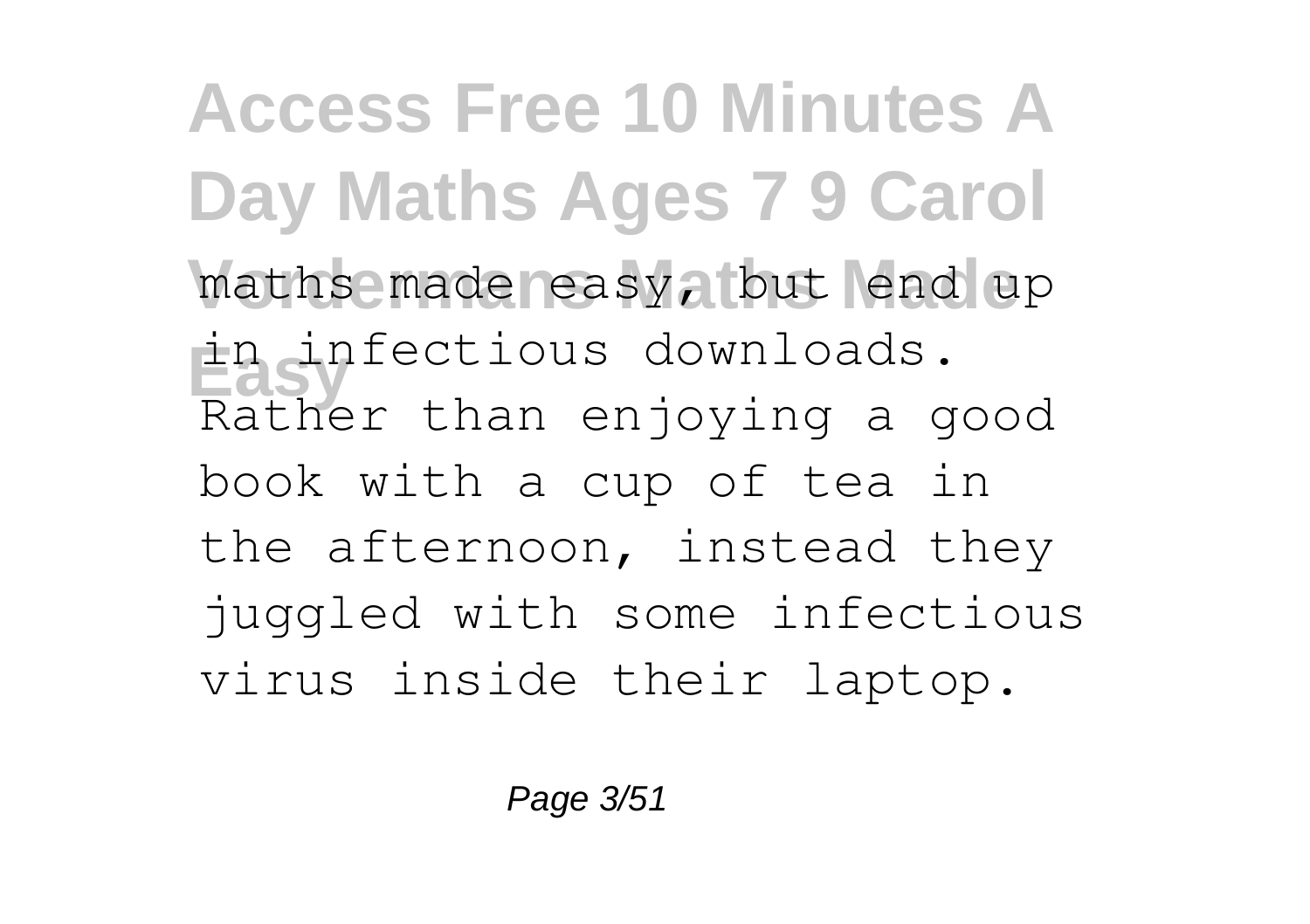**Access Free 10 Minutes A Day Maths Ages 7 9 Carol** 10 minutes a day maths ages **Easy** arol vordermans maths made easy is available in our book collection an online access to it is set as public so you can download it instantly. Our books collection saves Page 4/51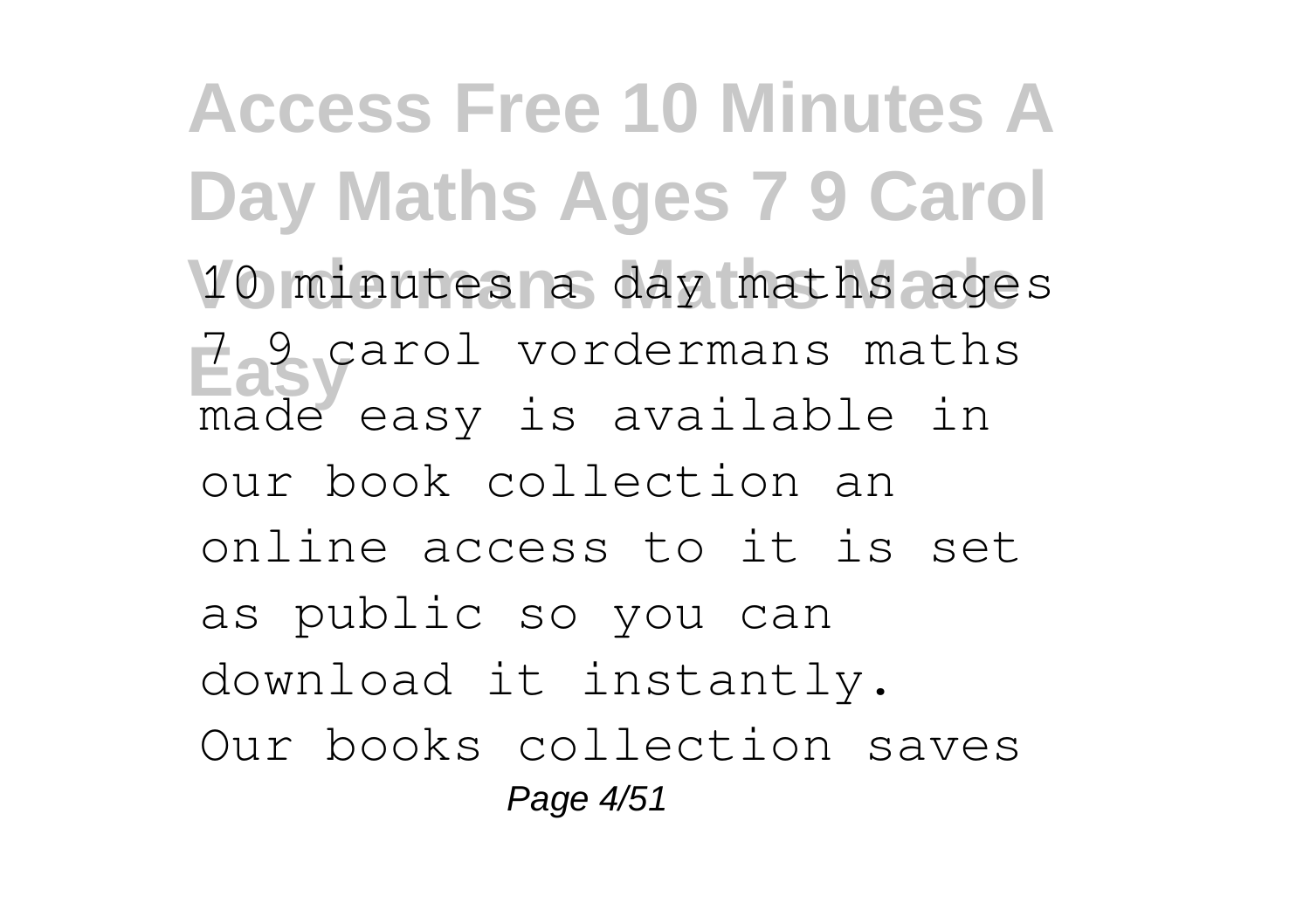**Access Free 10 Minutes A Day Maths Ages 7 9 Carol Vordermans Maths Made** in multiple countries, allowing you to get the most less latency time to download any of our books like this one. Kindly say, the 10 minutes a day maths ages 7 9 carol vordermans maths made easy Page 5/51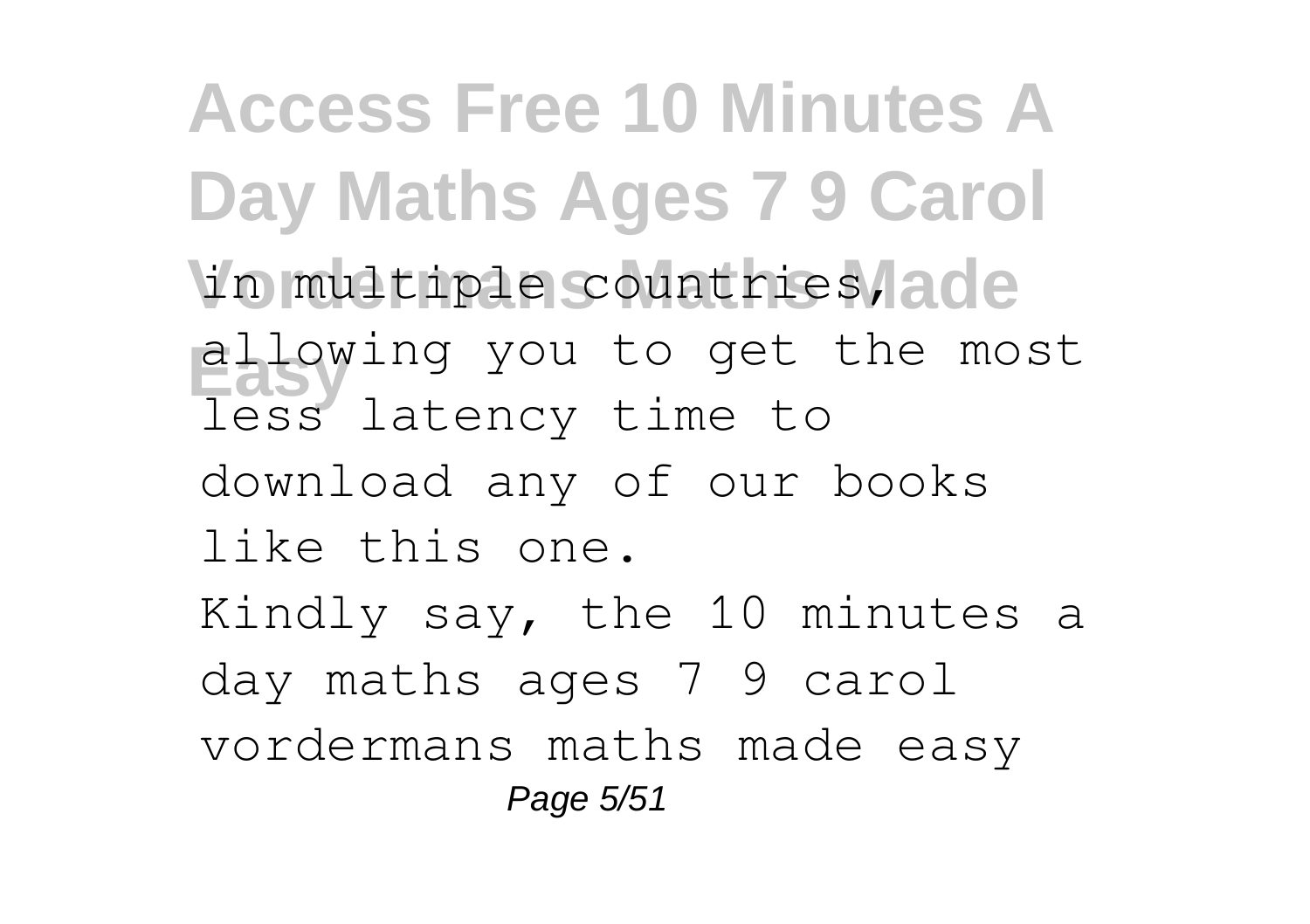**Access Free 10 Minutes A Day Maths Ages 7 9 Carol** is universally compatible? **Easy** with any devices to read

*Kids Book Review: Carol Vorderman Maths Made Easy (and others) - DK Books* Math Videos: How To Learn Basic Arithmetic Fast - Online Page 6/51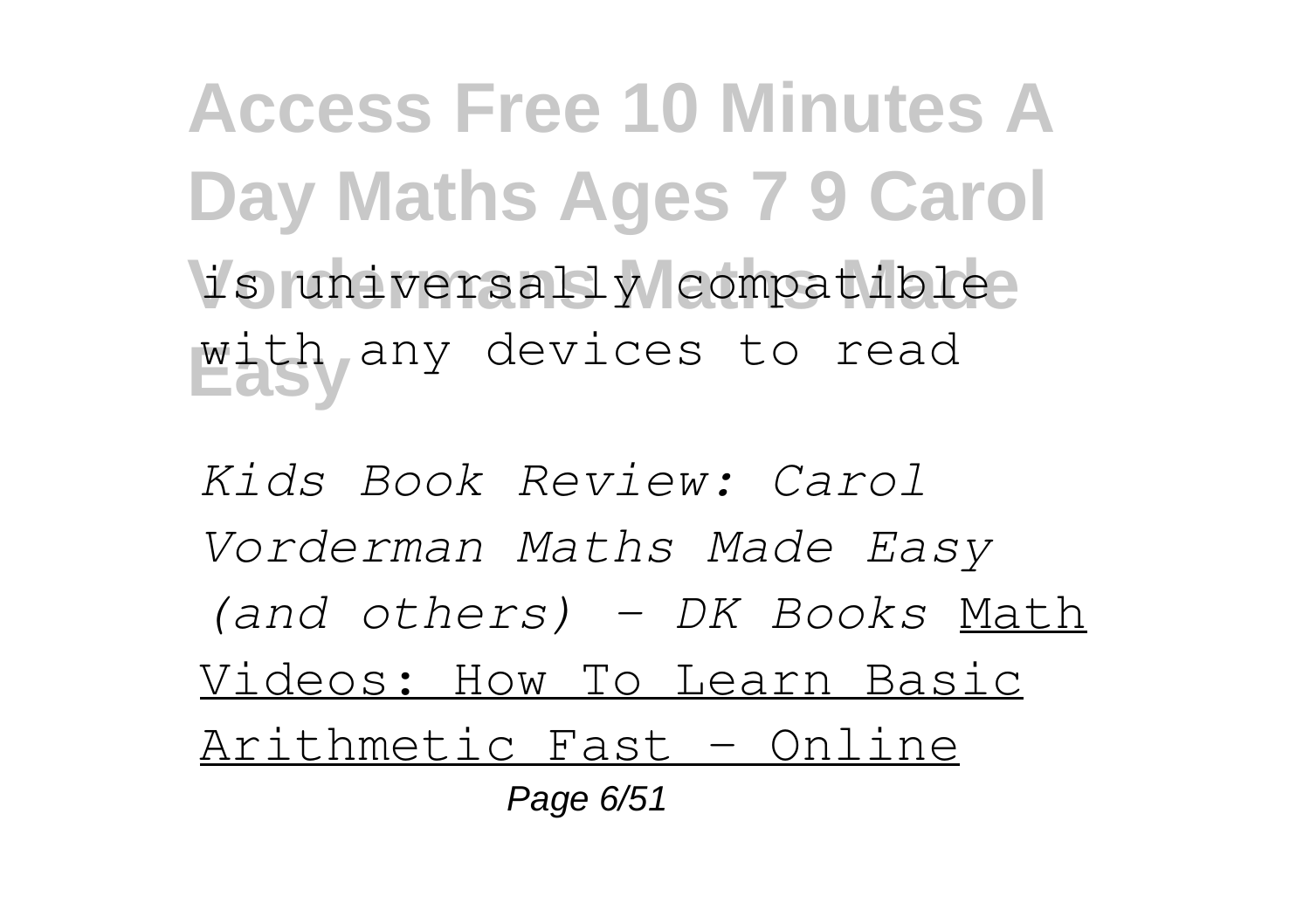**Access Free 10 Minutes A Day Maths Ages 7 9 Carol Vordermans Maths Made** Tutorial Lessons *Understand* **Easy** *Calculus in 10 Minutes* How To Read A Book In 10 Minutes*Understand Algebra in 10 min* Math Antics - Ratios And

RatesHow to Get Better at

Math *How to Read a Book a* Page 7/51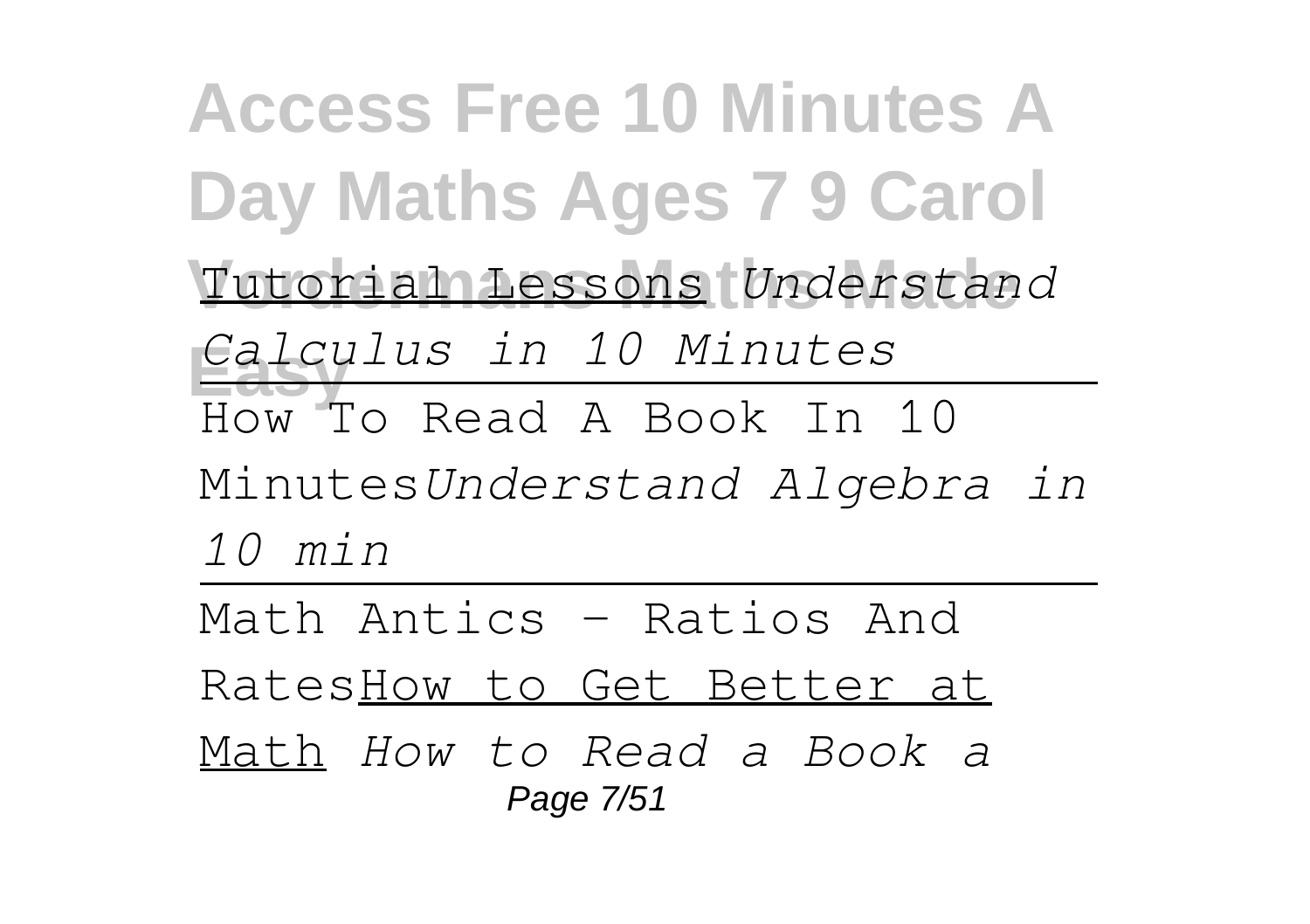**Access Free 10 Minutes A Day Maths Ages 7 9 Carol** *<i>Day de Jordan Harry | Made* **Easy** *TEDxBathUniversity How Bill Gates reads books* ? Kids Book Read Aloud: A BAD CASE OF STRIPES by David Shannon How to Study Maths | 5 Scientifically Researched Tips to Score 100% in Maths Page 8/51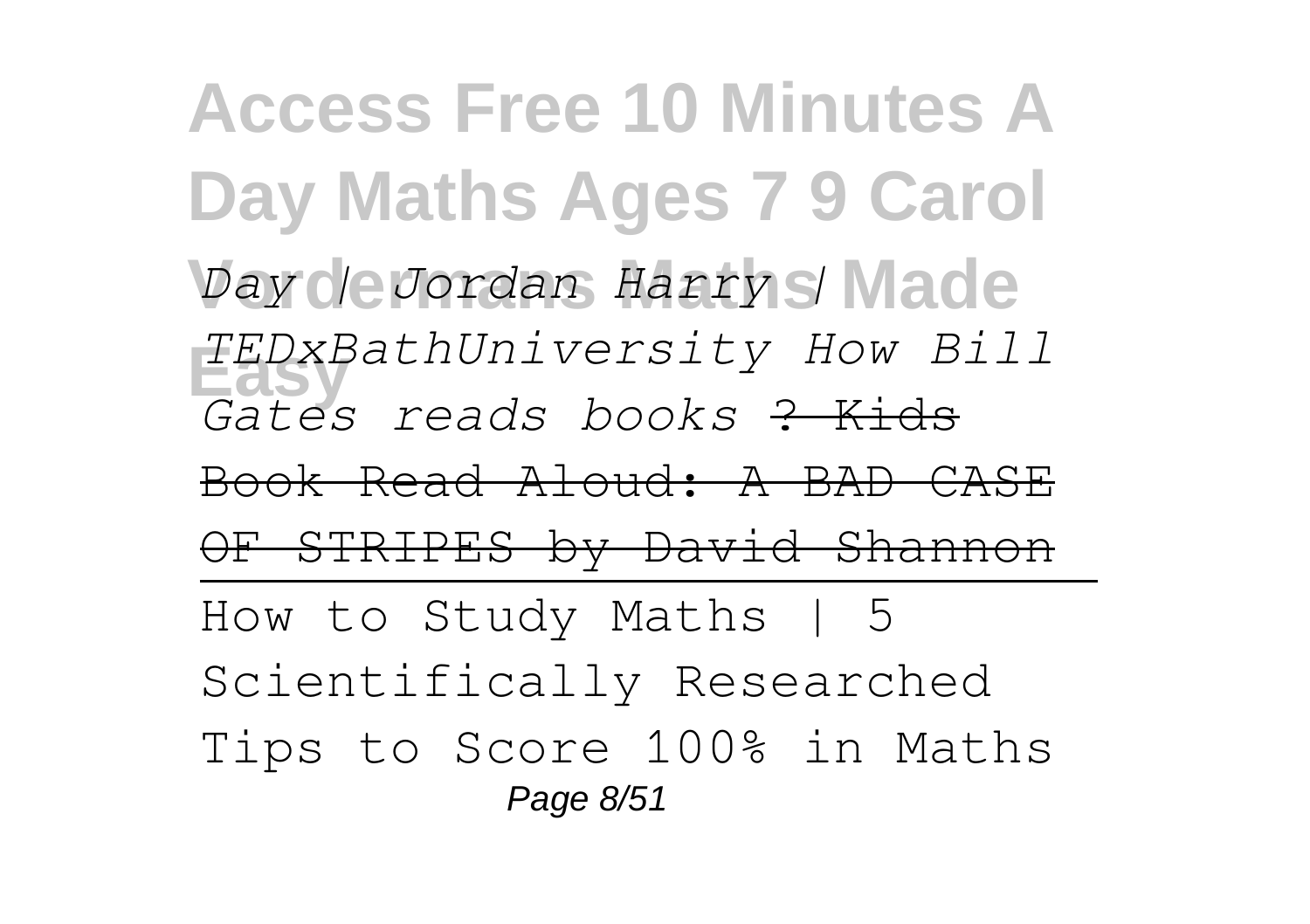**Access Free 10 Minutes A Day Maths Ages 7 9 Carol** Exam drChetChat<del>Get</del>s Made **Easy** confident: 10-MINUTE MENTAL TOUGHNESS by Dr. Jason Selk Math 2B. Calculus. Lecture 12. Trigonometric Substitution *Remember What You Read - How To Memorize What You Read! This is what* Page 9/51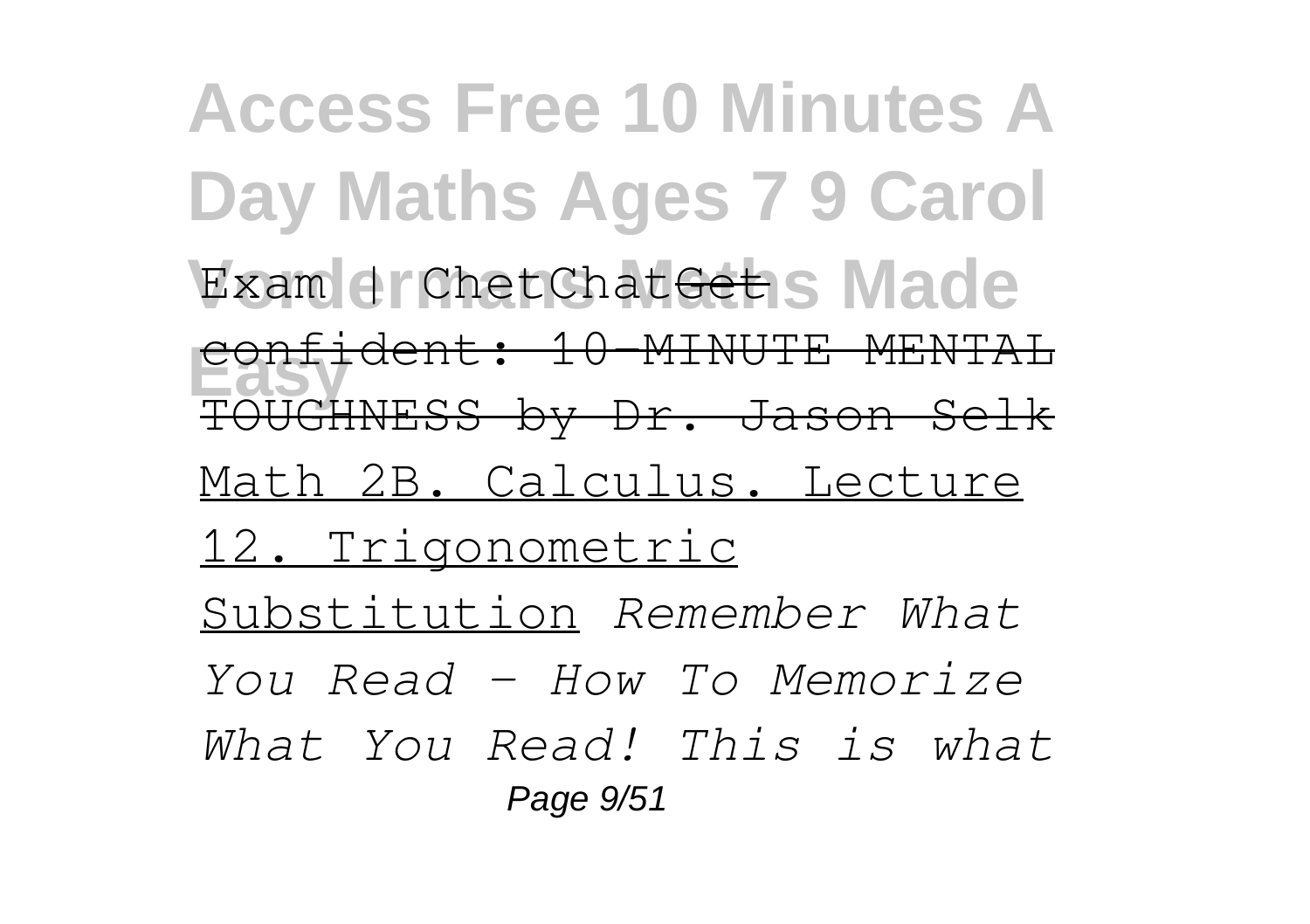**Access Free 10 Minutes A Day Maths Ages 7 9 Carol** a pure mathematics exam ce **Easy** *looks like at university Oxford Mathematics 2nd Year Student Lecture - Quantum Theory Algebra Shortcut Trick - how to solve equations instantly* Algebra - Basic Algebra Lessons for Page 10/51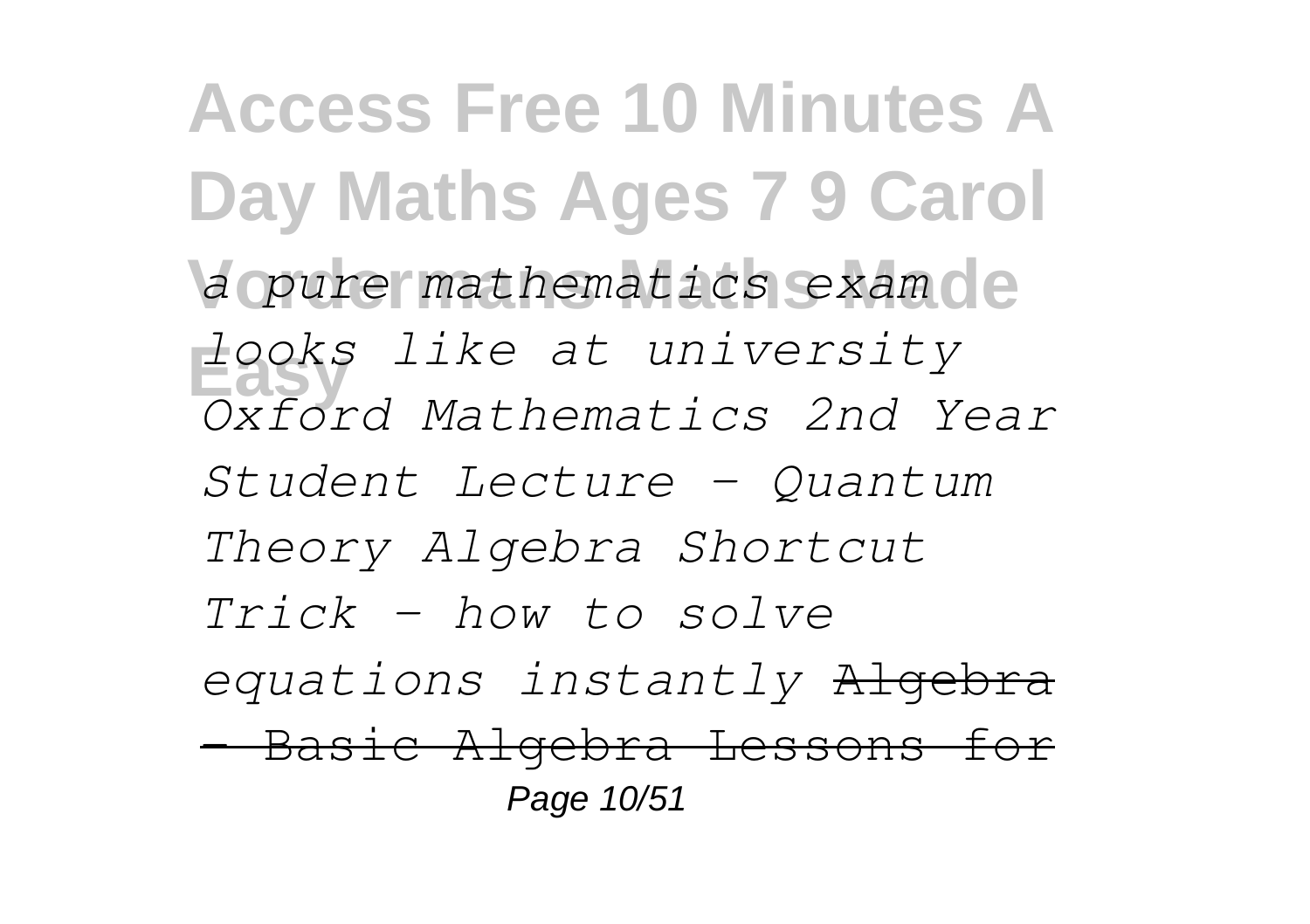**Access Free 10 Minutes A Day Maths Ages 7 9 Carol** Beginners / Dummies (P1) e **Easy** Pass any Math Test Easily How To Learn Anything 10x Faster The Map of Mathematics Oxford Mathematics 1st Year Student Lecture - Introductory Calculus Algebra Basics: Page 11/51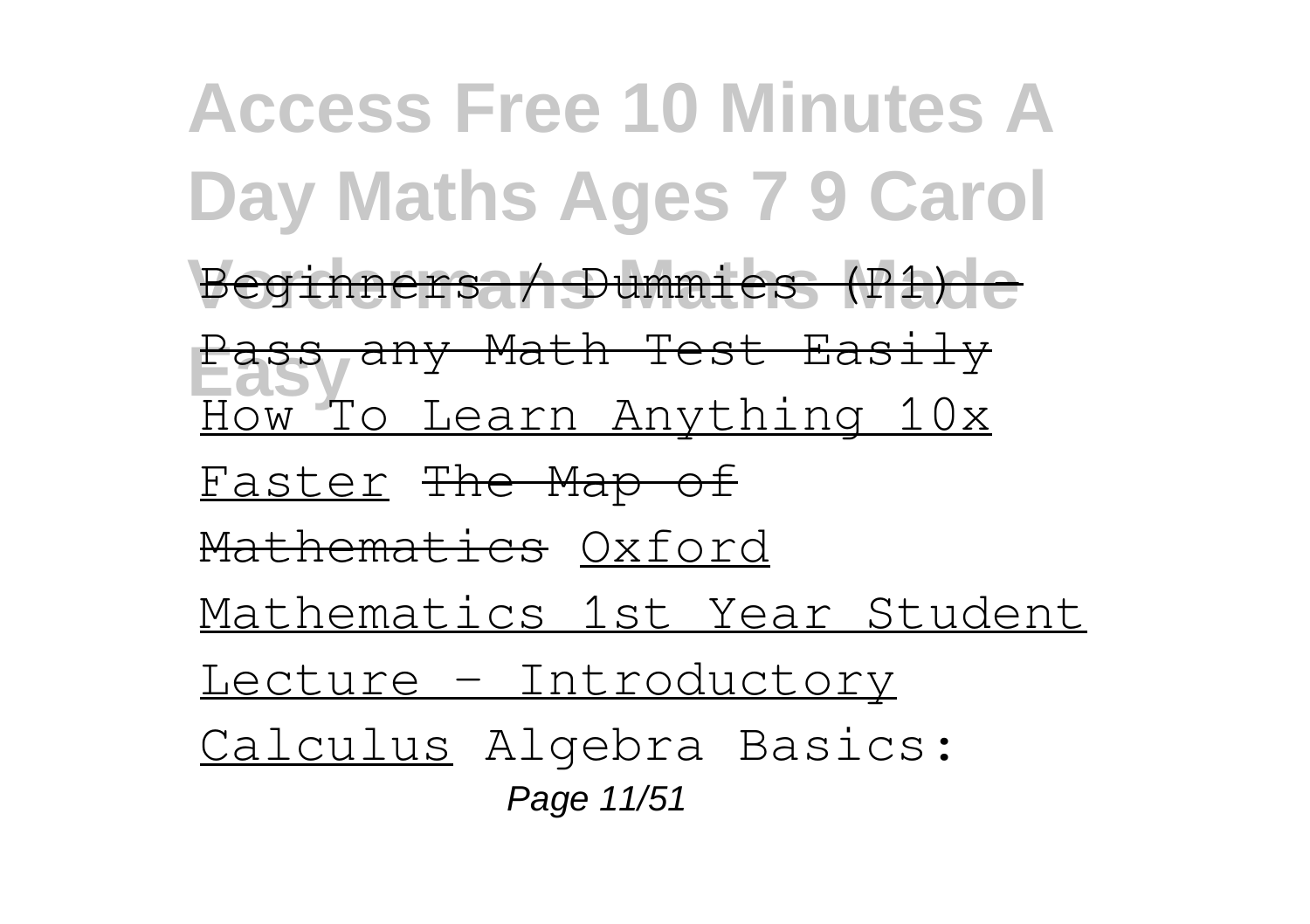**Access Free 10 Minutes A Day Maths Ages 7 9 Carol** Solving 2-Step Equations e Math Antics This Guy Can Teach You How to Memorize Anything How To Cram For Your Exam (Scientific Tips) The whole of GCSE 9-1 Maths in only 2 hours!! Higher and Page 12/51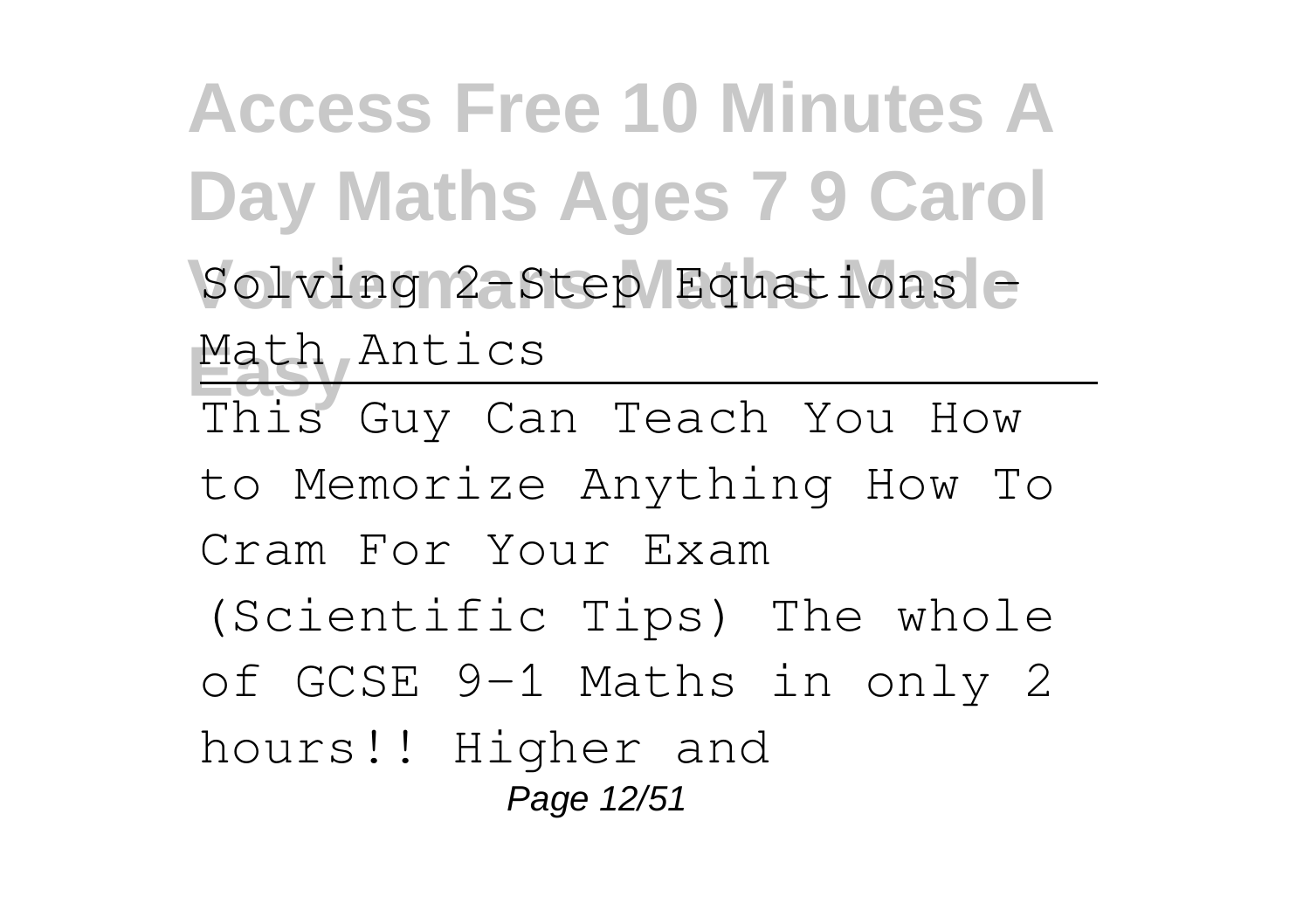**Access Free 10 Minutes A Day Maths Ages 7 9 Carol** Foundation Revision for de Edexcel, AQA or OCR Math is the hidden secret to  $understanding$  the world  $+$ Roger Antonsen The Three Little Pigs 10-Min Animated Read Along Story Book For Kids | Award-Winning Sooper Page 13/51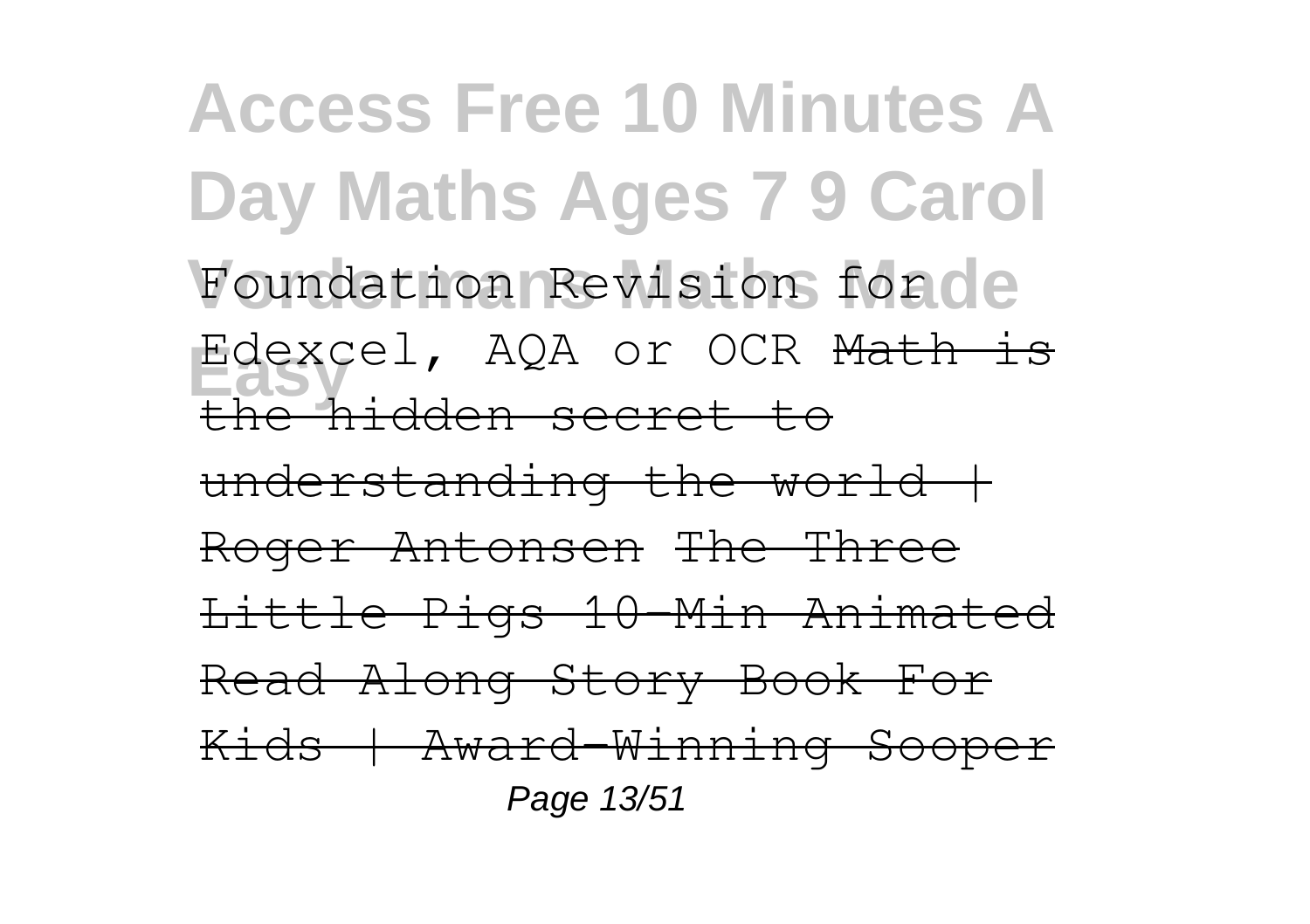**Access Free 10 Minutes A Day Maths Ages 7 9 Carol** Books<sup>©</sup> ANNA MCNULTY'S 10 e **MINUTE PHOTO CHALLENGE BLOWS** MY MIND How to Make Your Own Book Cover in Under 10 Minutes, Using Canva **10 Minutes A Day Maths** 10 Minutes a Day Maths is a homeschool learning resource Page 14/51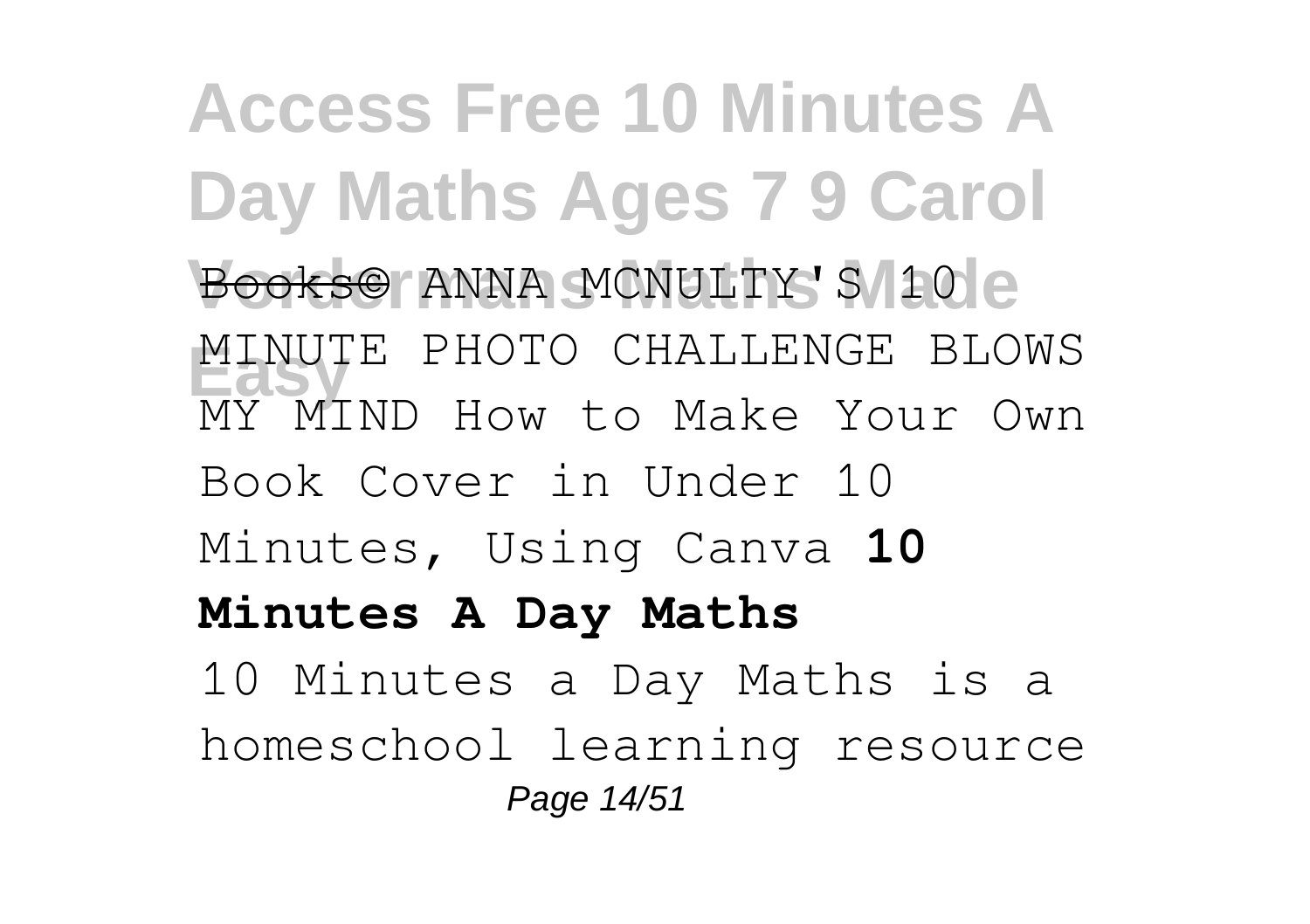**Access Free 10 Minutes A Day Maths Ages 7 9 Carol** for 7-9 year olds that ade **Easy** teaches kids maths in bitesized chunks. Children prefer to learn in short bursts, making this workbook from Carol Vorderman the

perfect homeschool

introduction to maths. Games Page 15/51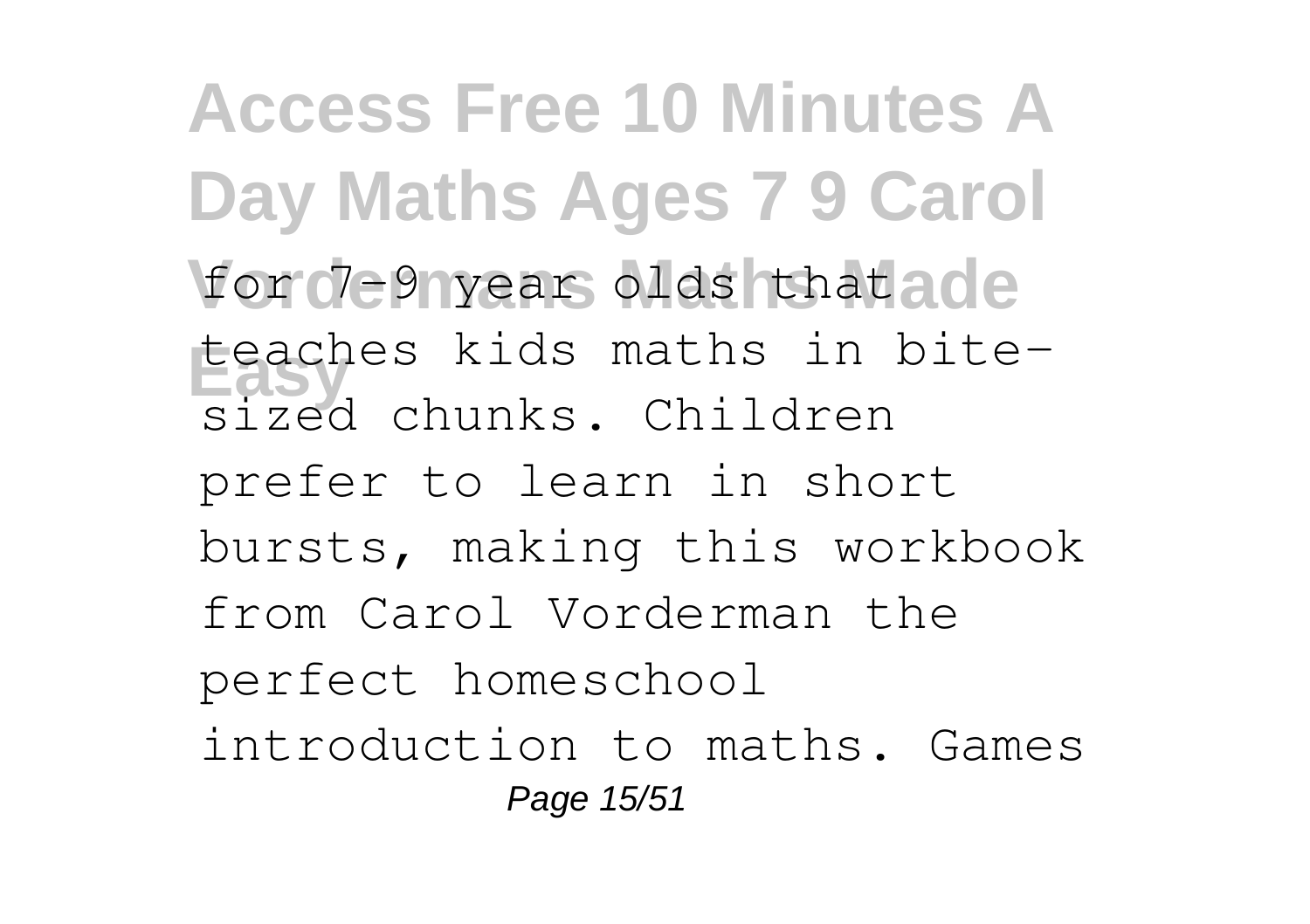**Access Free 10 Minutes A Day Maths Ages 7 9 Carol** and tests make learning fun, **Easy** leading to maximum results in just 10 minutes a day.

## **10 Minutes a Day Maths Ages 7-9 Key Stage 2 (Made Easy**

**...**

10 Minutes a Day Maths is a Page 16/51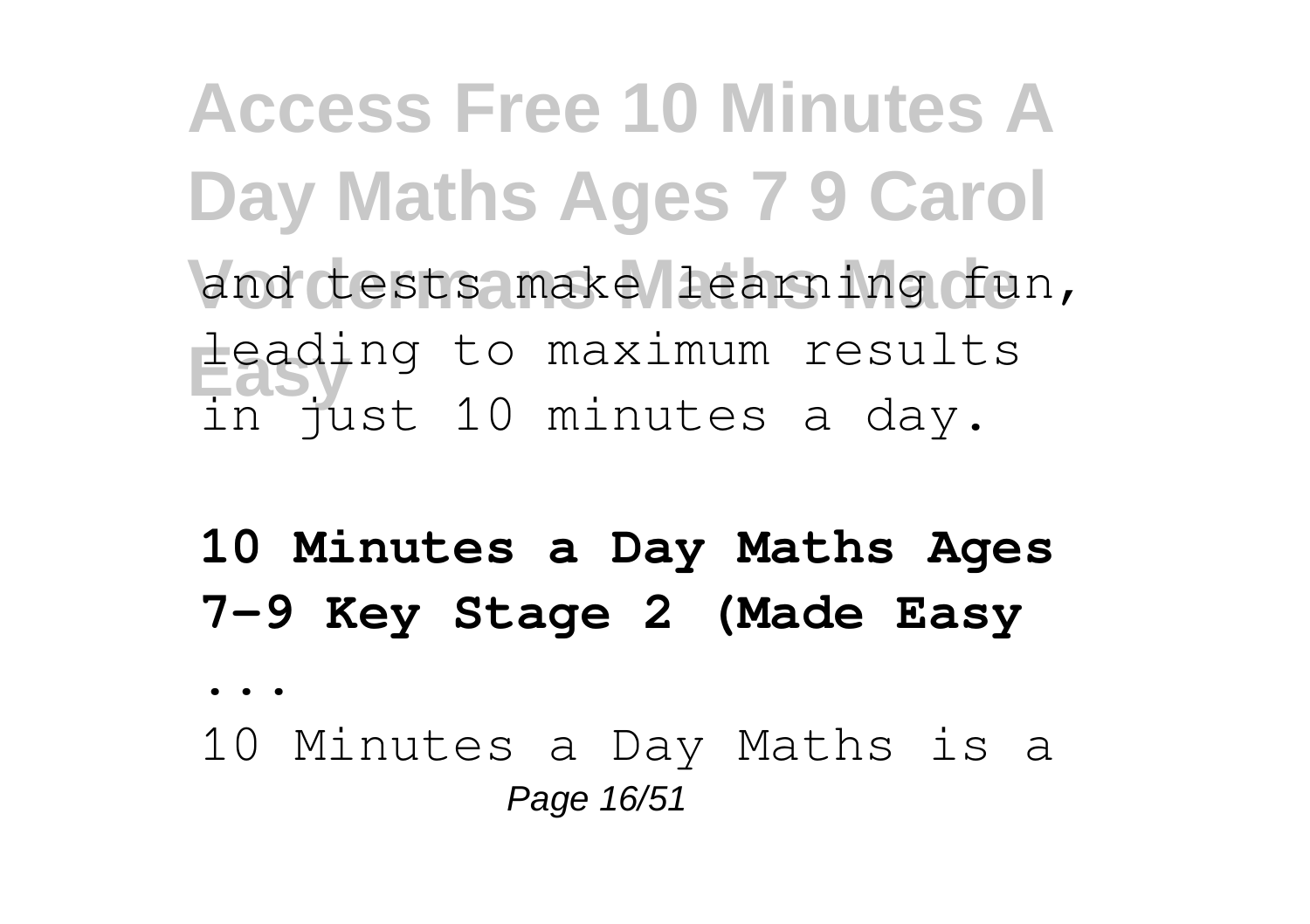**Access Free 10 Minutes A Day Maths Ages 7 9 Carol** homeschool learning resource **Easy** for 5-7 year olds that teaches kids maths in bitesized chunks. Children prefer to learn in short bursts, making this workbook from Carol Vorderman the perfect homeschool Page 17/51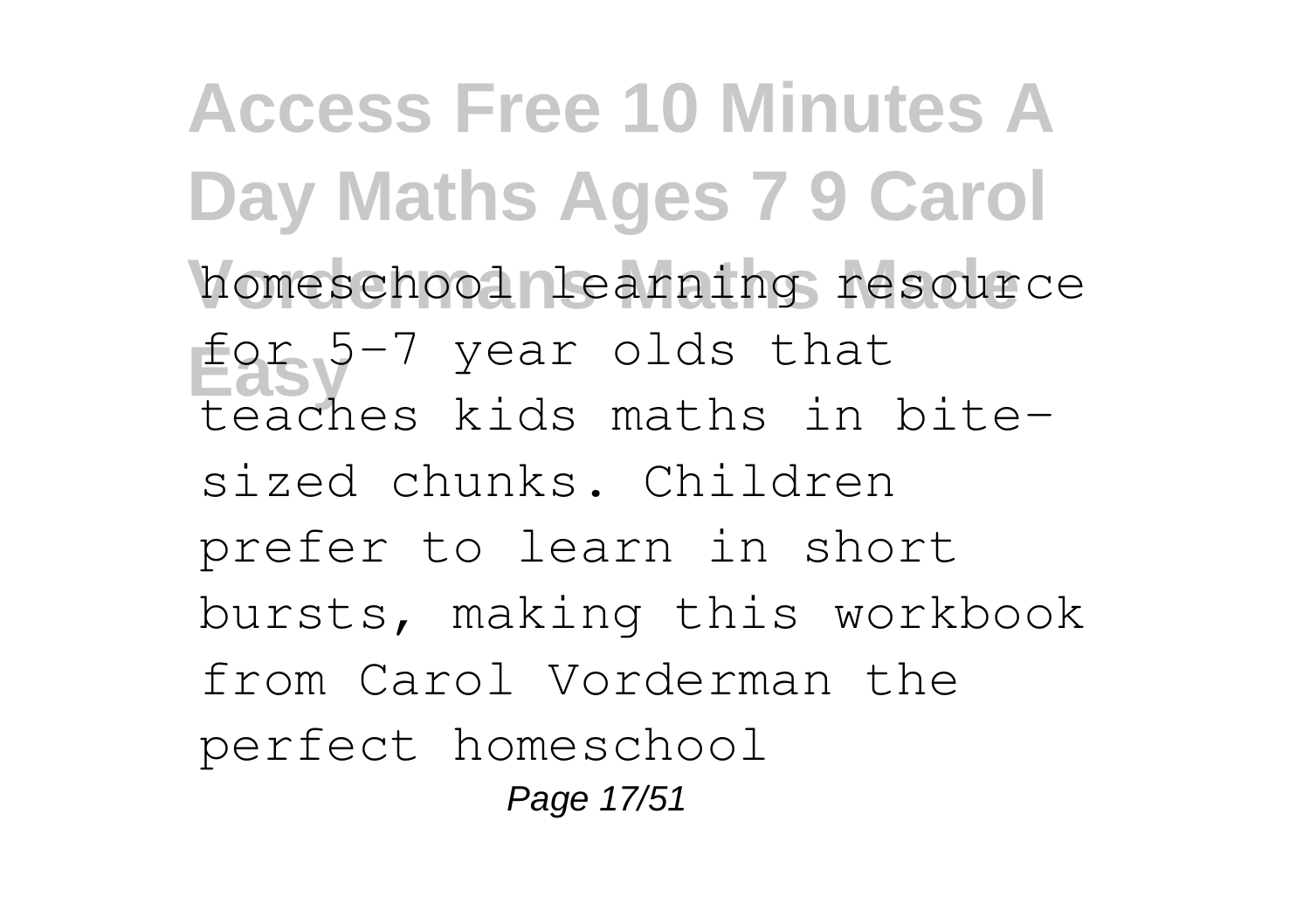**Access Free 10 Minutes A Day Maths Ages 7 9 Carol** introduction to maths. Games and tests make learning fun, leading to maximum results in just 10 minutes a day.

**10 Minutes a Day Maths Ages 5-7 Key Stage 1 (Made Easy**

**...**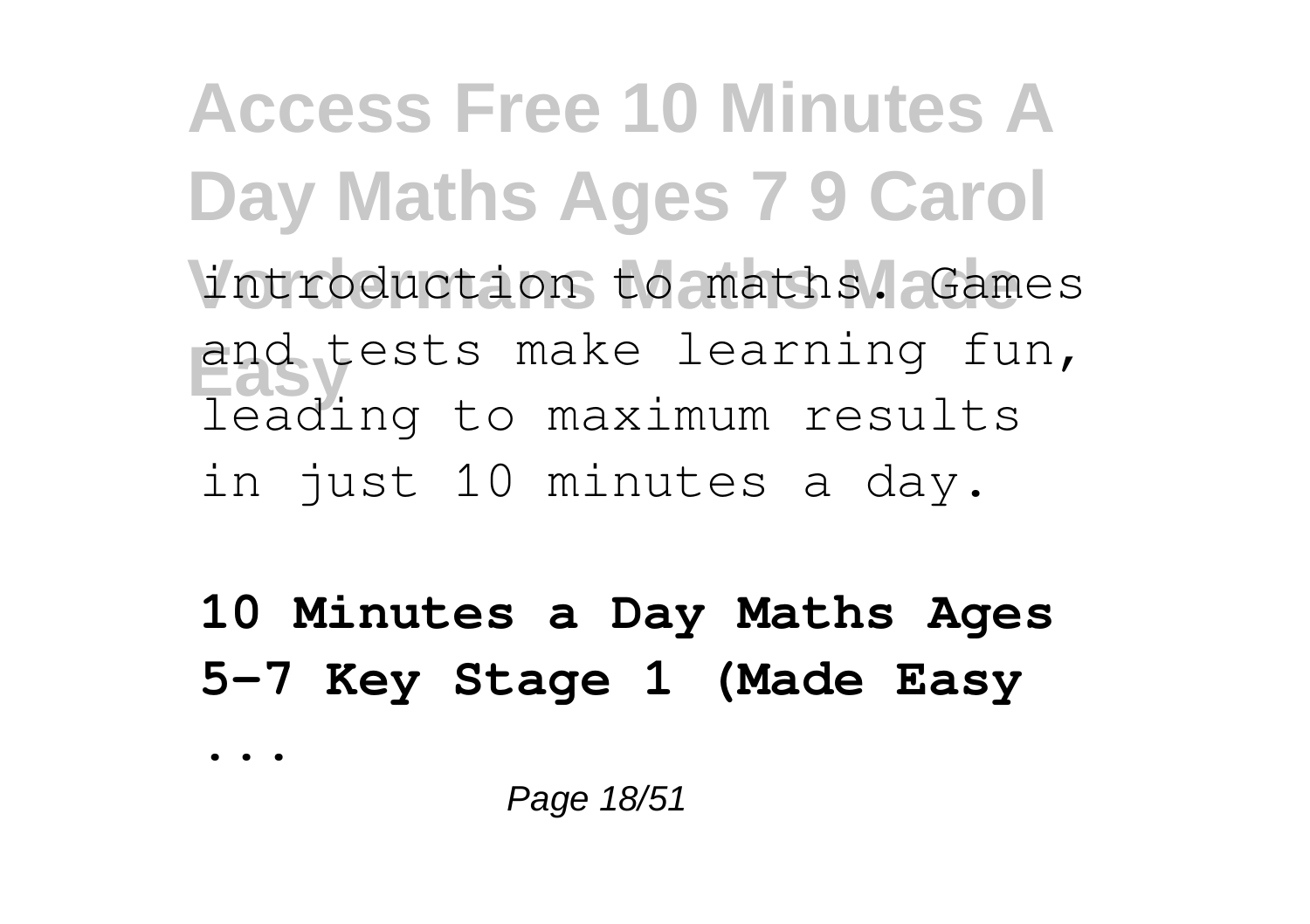**Access Free 10 Minutes A Day Maths Ages 7 9 Carol** Spend 10 minutes a day and **become a maths star Race** against the clock with your maths skills! Young learners excel in short bursts, so DK's 10 Minutes a Day Times Tables app is the perfect introduction to maths for Page 19/51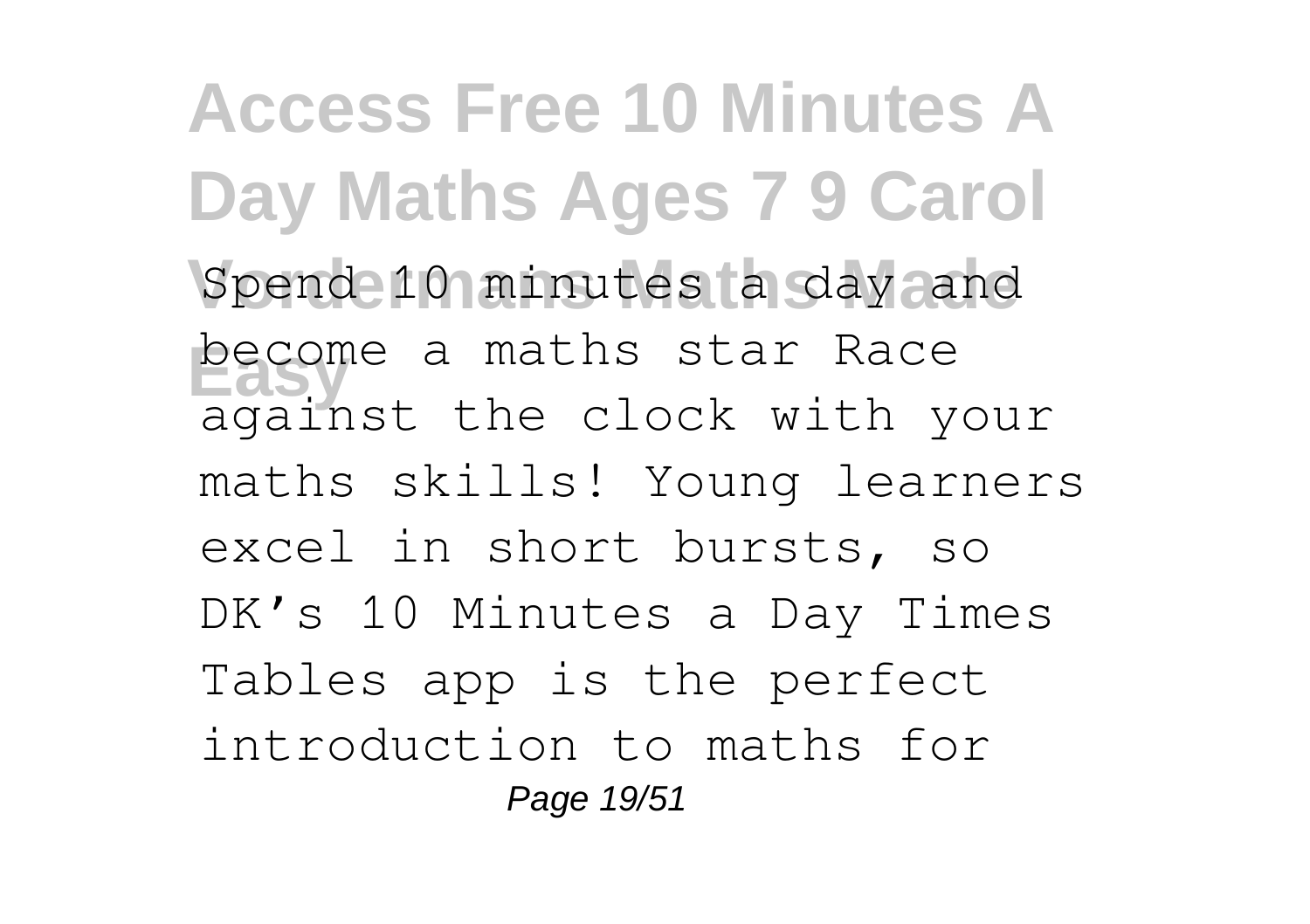**Access Free 10 Minutes A Day Maths Ages 7 9 Carol** children. **Times tables** games **Easy** take a short amount of time - maximum fun for maximum

effect.

**?10 Minutes a Day Times Tables on the App Store** 10 Minutes a Day Maths is a Page 20/51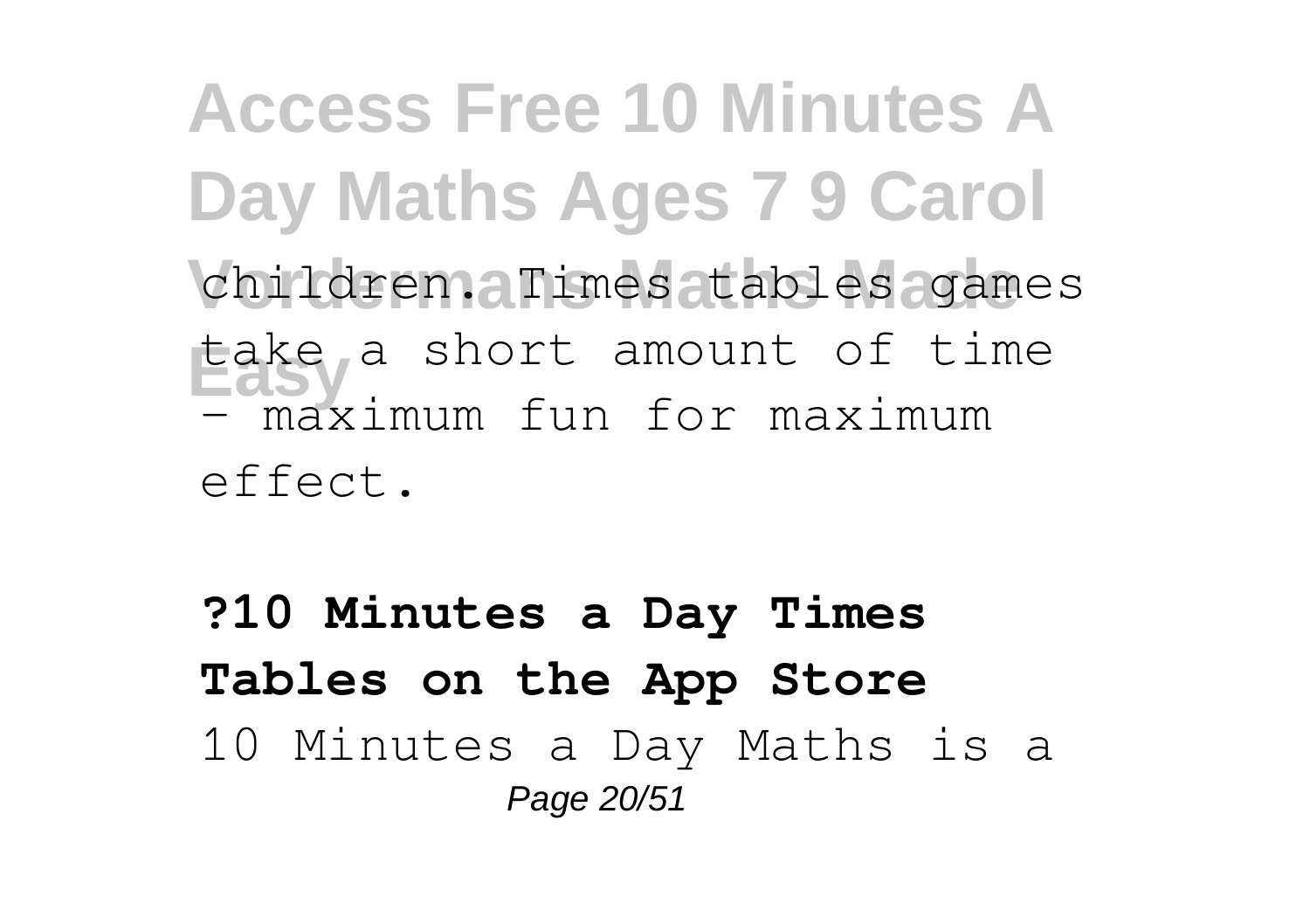**Access Free 10 Minutes A Day Maths Ages 7 9 Carol** homeschool learning resource **Easy** for 3-5 year olds that teaches kids Maths in short, bite-sized chunks. Children prefer to learn in short bursts, making this workbook from Carol Vorderman the perfect homeschool Page 21/51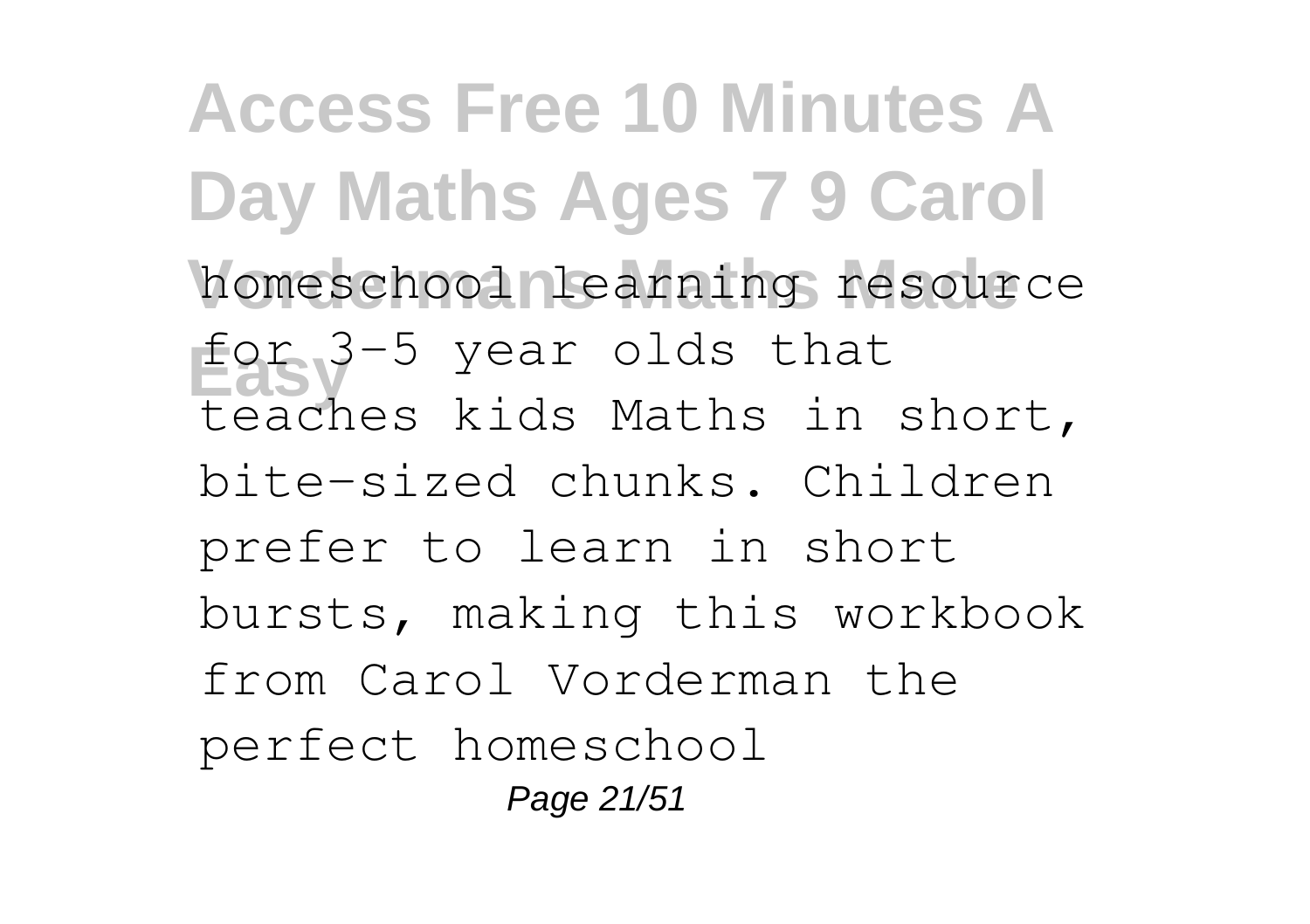**Access Free 10 Minutes A Day Maths Ages 7 9 Carol** introduction to Maths. Games **Easy** and tests take a short  $a$ mount of time  $-$  maximum fun for maximum effect.

**10 Minutes a Day Maths Ages 3-5 (Made Easy Workbooks ...** 10 Minutes a Day Maths is a Page 22/51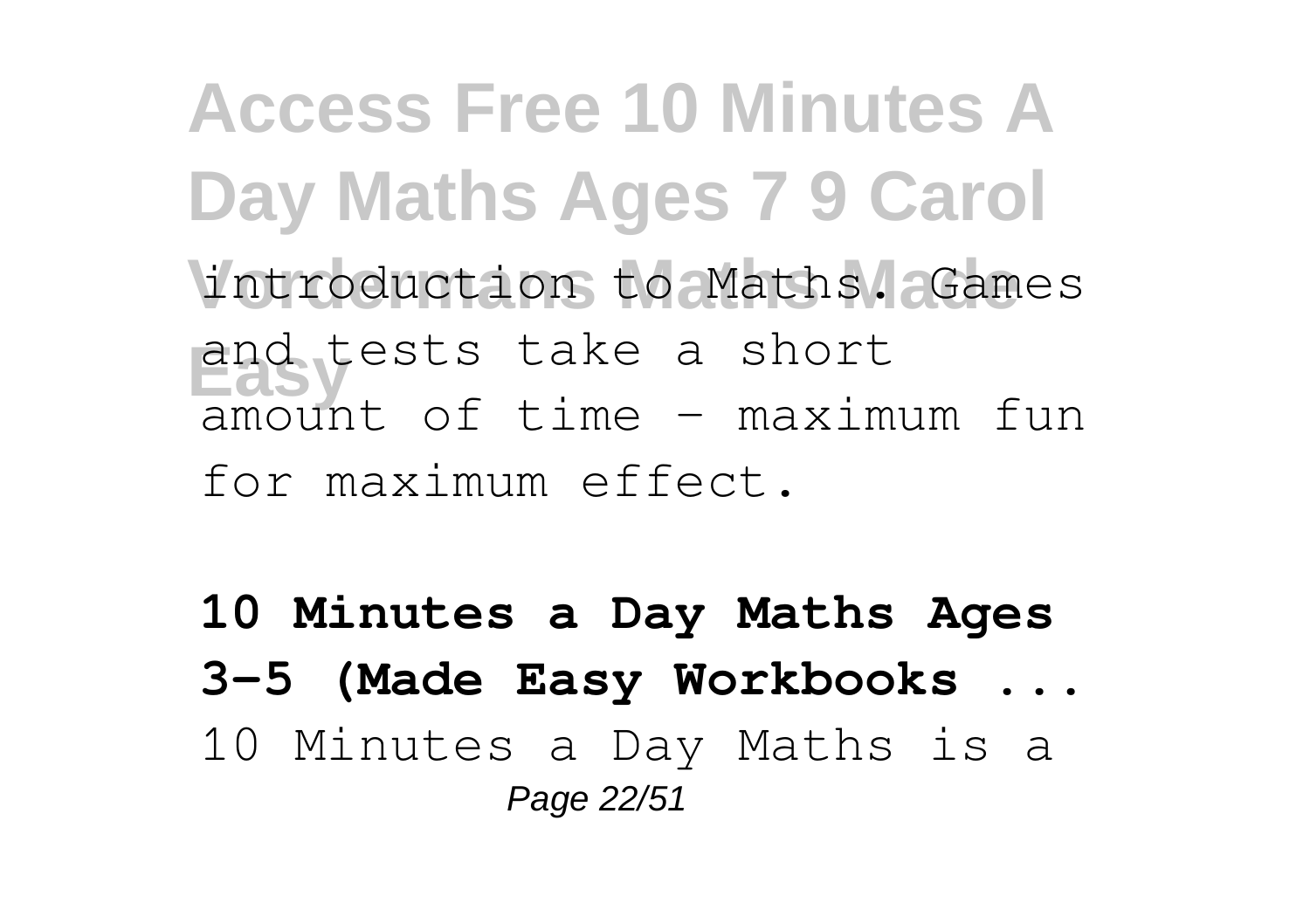**Access Free 10 Minutes A Day Maths Ages 7 9 Carol** homeschool learning resource **Easy** for 9-11 year olds that teaches kids maths in bitesized chunks. Children prefer to learn in short bursts, making this workbook from Carol Vorderman the perfect homeschool Page 23/51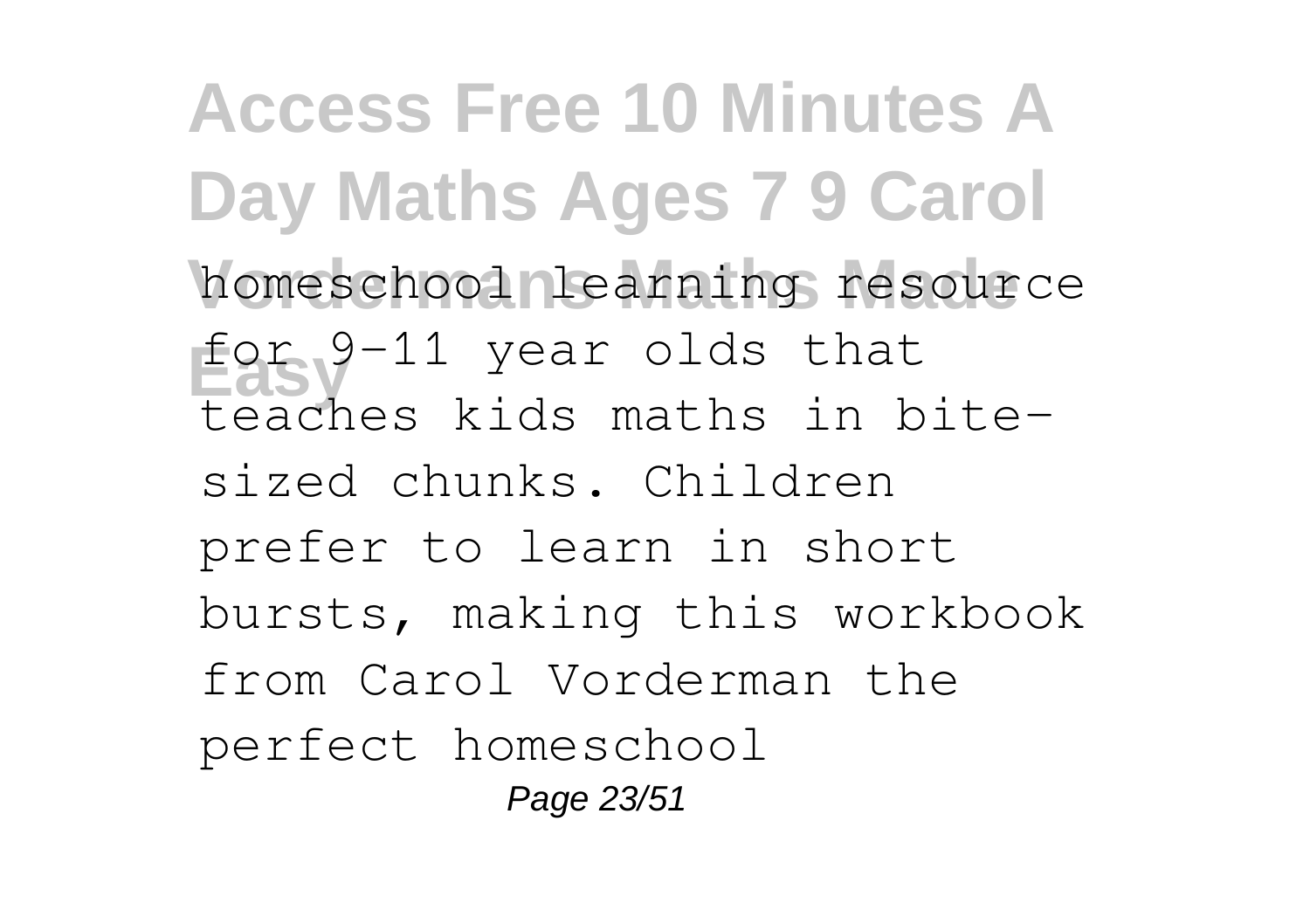**Access Free 10 Minutes A Day Maths Ages 7 9 Carol** introduction to maths. Games and tests make learning fun, leading to maximum results in just 10 minutes a day.

**10 Minutes a Day Maths Ages 9-11 Key Stage 2 (Made Easy**

Page 24/51

**...**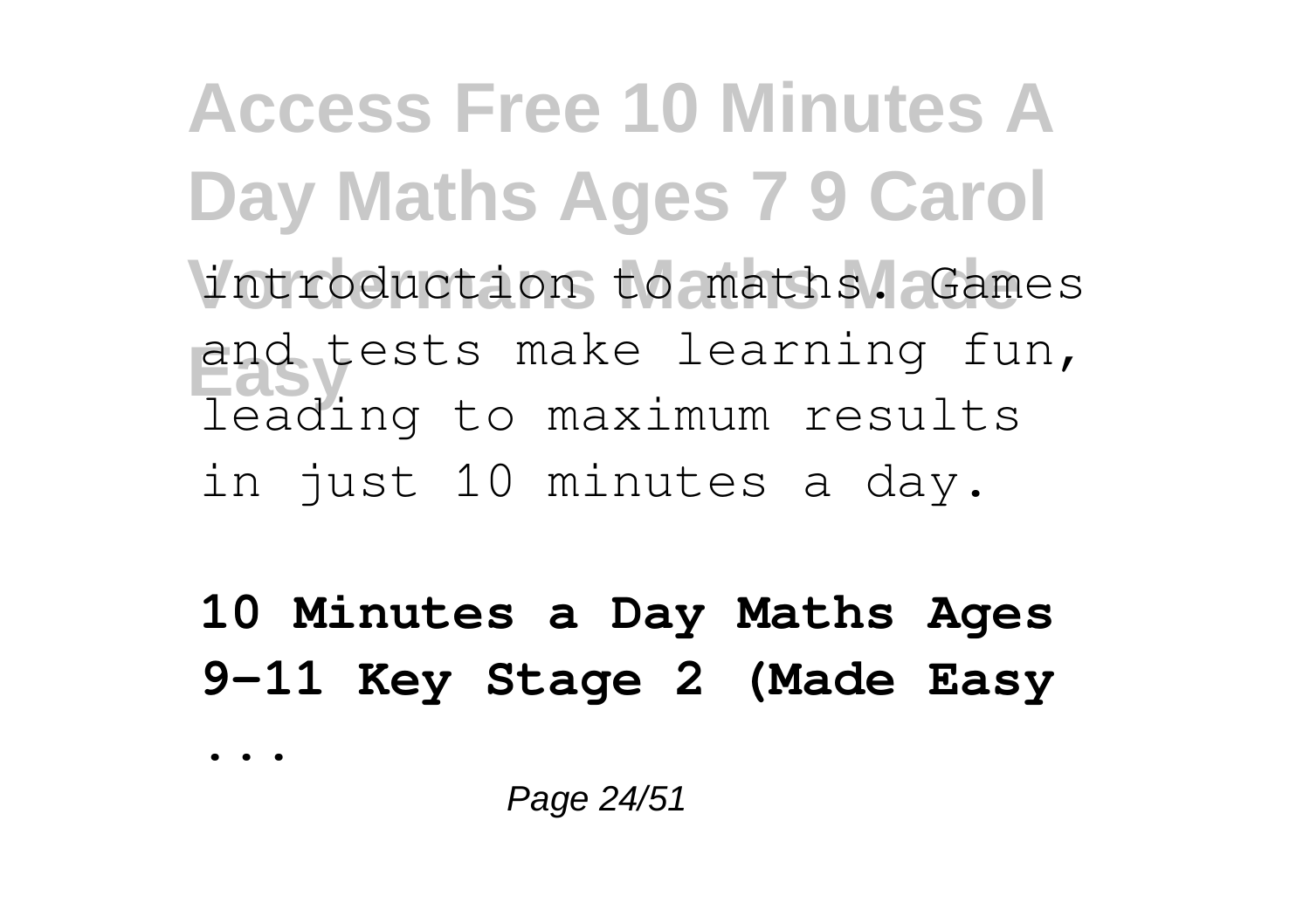**Access Free 10 Minutes A Day Maths Ages 7 9 Carol** 10 Minutes a Day Maths is a homeschool learning resource for 5-7 year olds that teaches kids maths in bitesized chunks. Children prefer to learn in short bursts, making this workbook from Carol Vorderman the Page 25/51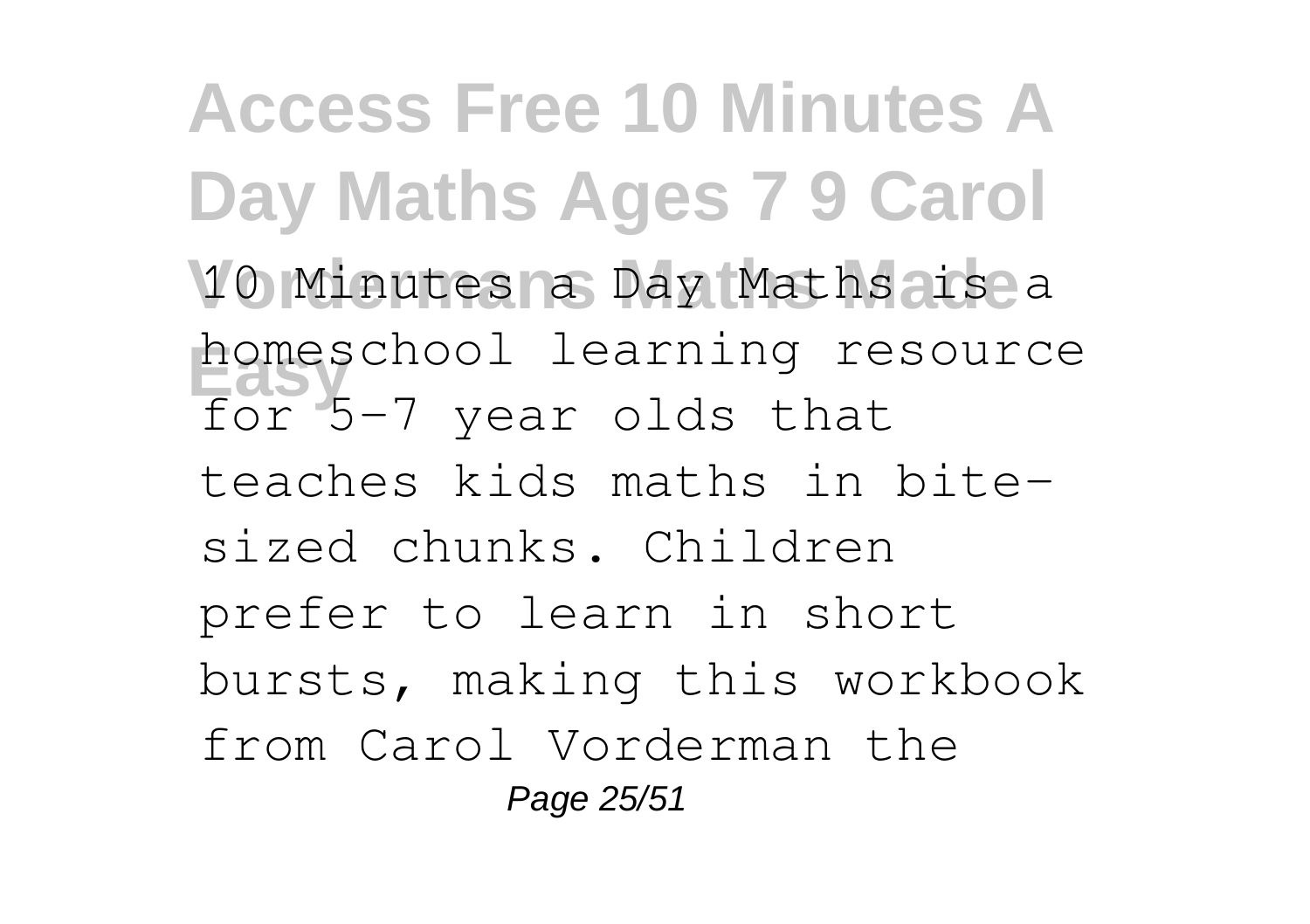**Access Free 10 Minutes A Day Maths Ages 7 9 Carol** perfect homeschools Made introduction to maths. Games<br>and tests make learning fun, introduction to maths. Games leading to maximum results in just 10 minutes a day.

**10 Minutes a Day Maths Ages 5-7 Key Stage 1 | DK UK** Page 26/51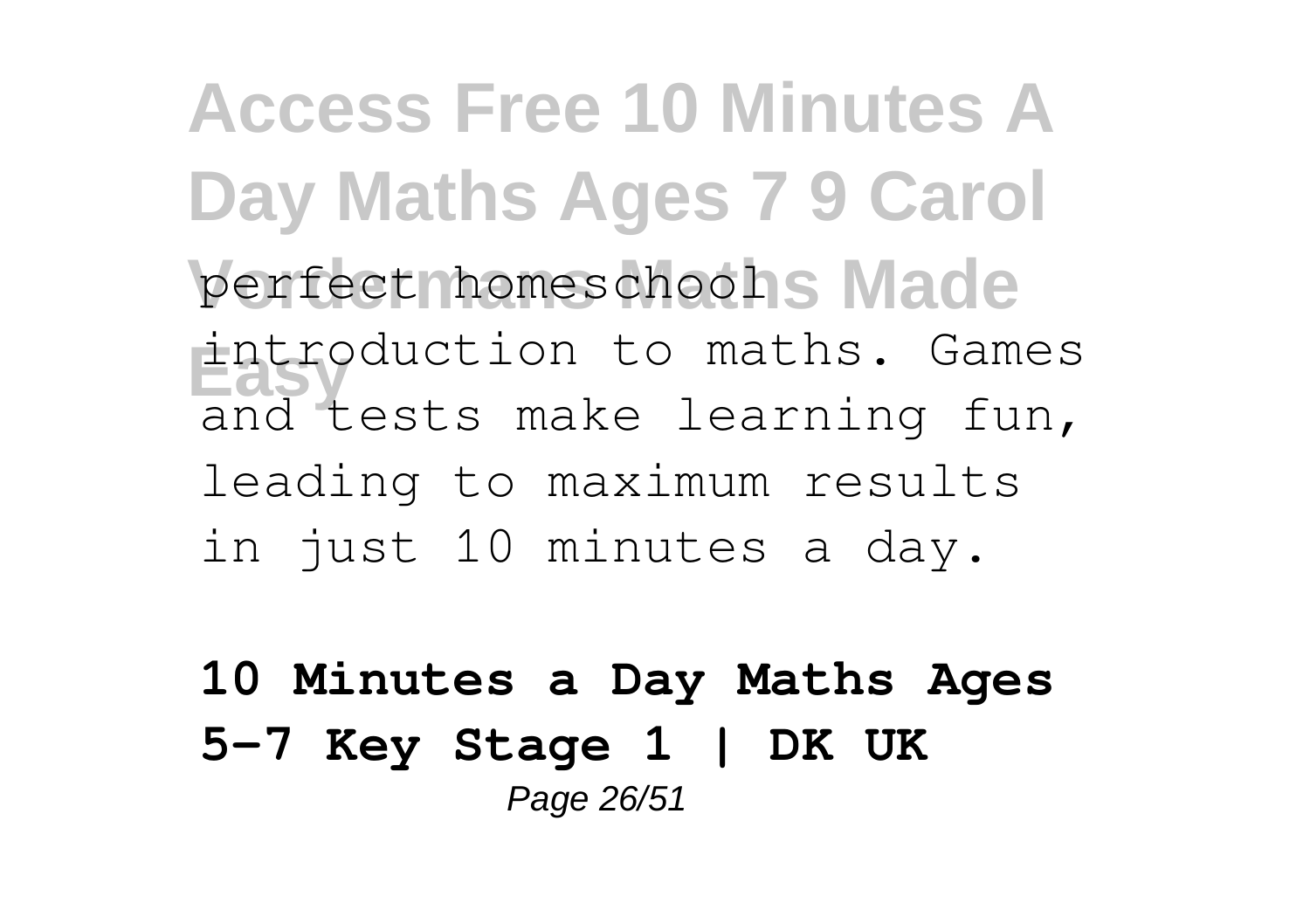**Access Free 10 Minutes A Day Maths Ages 7 9 Carol** 10 Minutes a Day Maths is a nomeschool learning re<br>for 3-5 year olds that homeschool learning resource teaches kids Maths in short, bite-sized chunks. Children prefer to learn in short bursts, making this workbook from Carol Vorderman the Page 27/51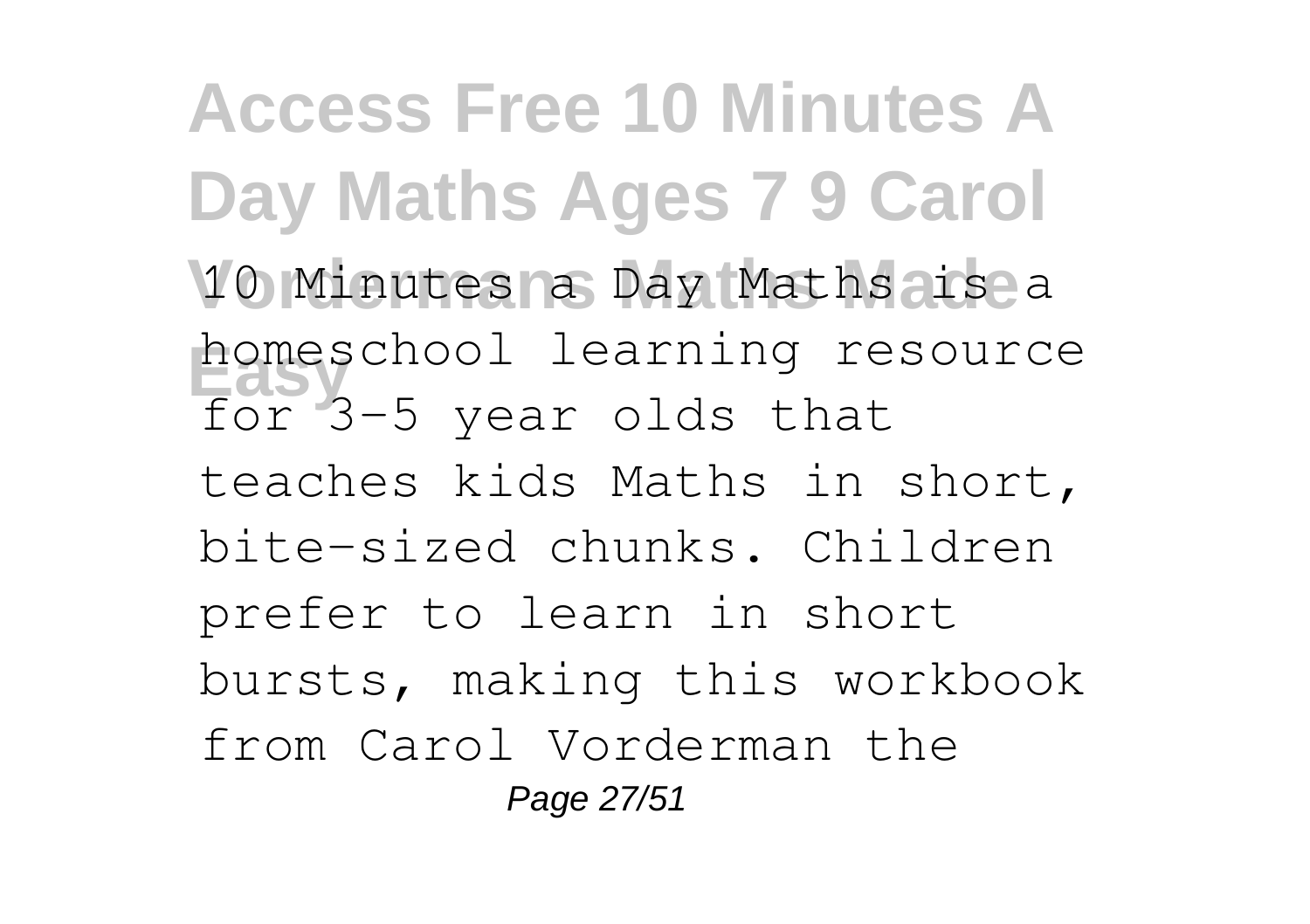**Access Free 10 Minutes A Day Maths Ages 7 9 Carol** perfect homeschools Made **Easy** and tests take a short introduction to Maths. Games amount of time - maximum fun for maximum effect.

## **10 Minutes a Day Maths Ages 3-5 | DK UK** Page 28/51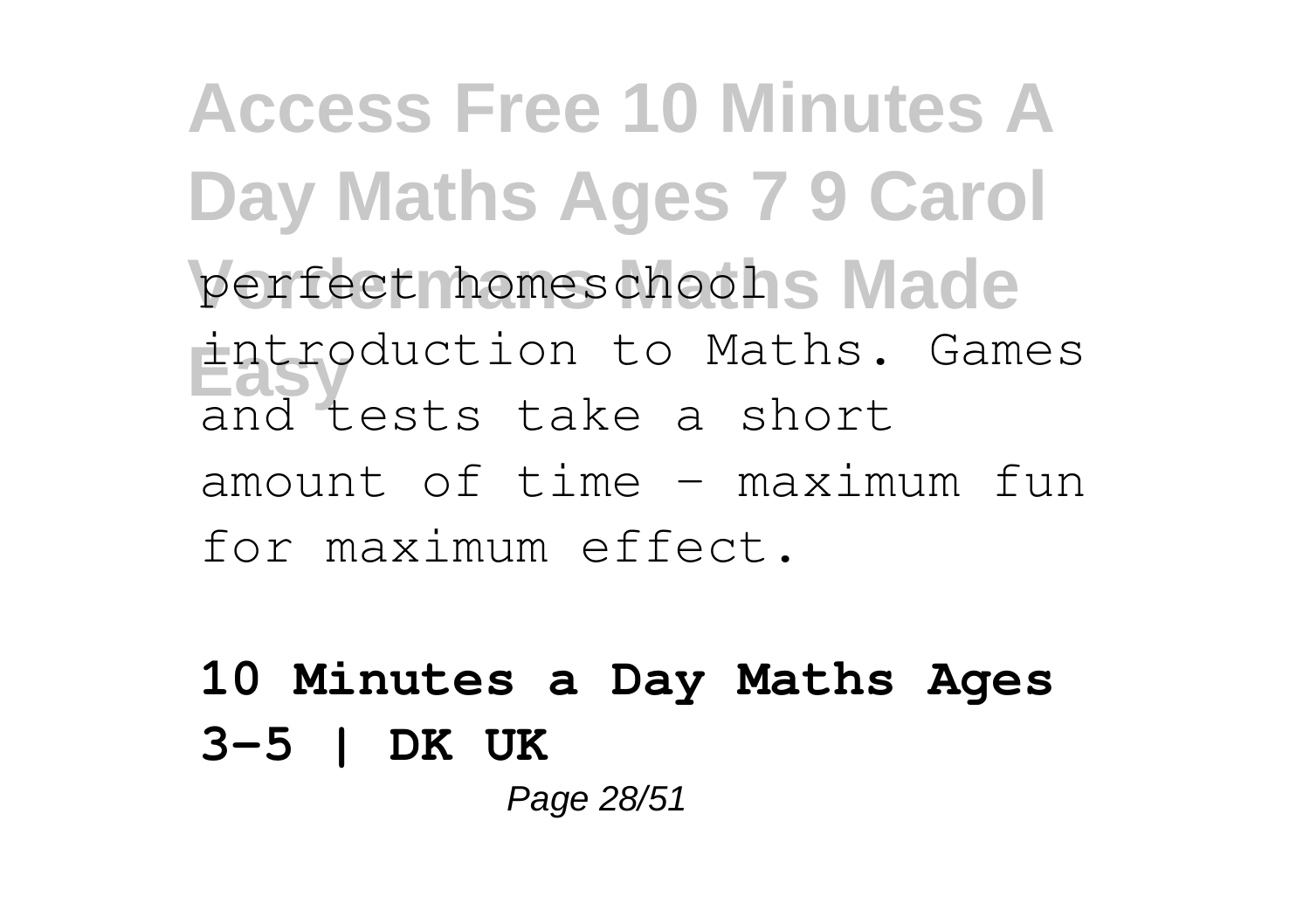**Access Free 10 Minutes A Day Maths Ages 7 9 Carol** 10 Minutes a Day Maths is a nomeschool learning re<br>for 3-5 year olds that homeschool learning resource teaches kids Maths in short, bite-sized chunks. Children prefer to learn in short bursts, making this workbook from Carol Vorderman the Page 29/51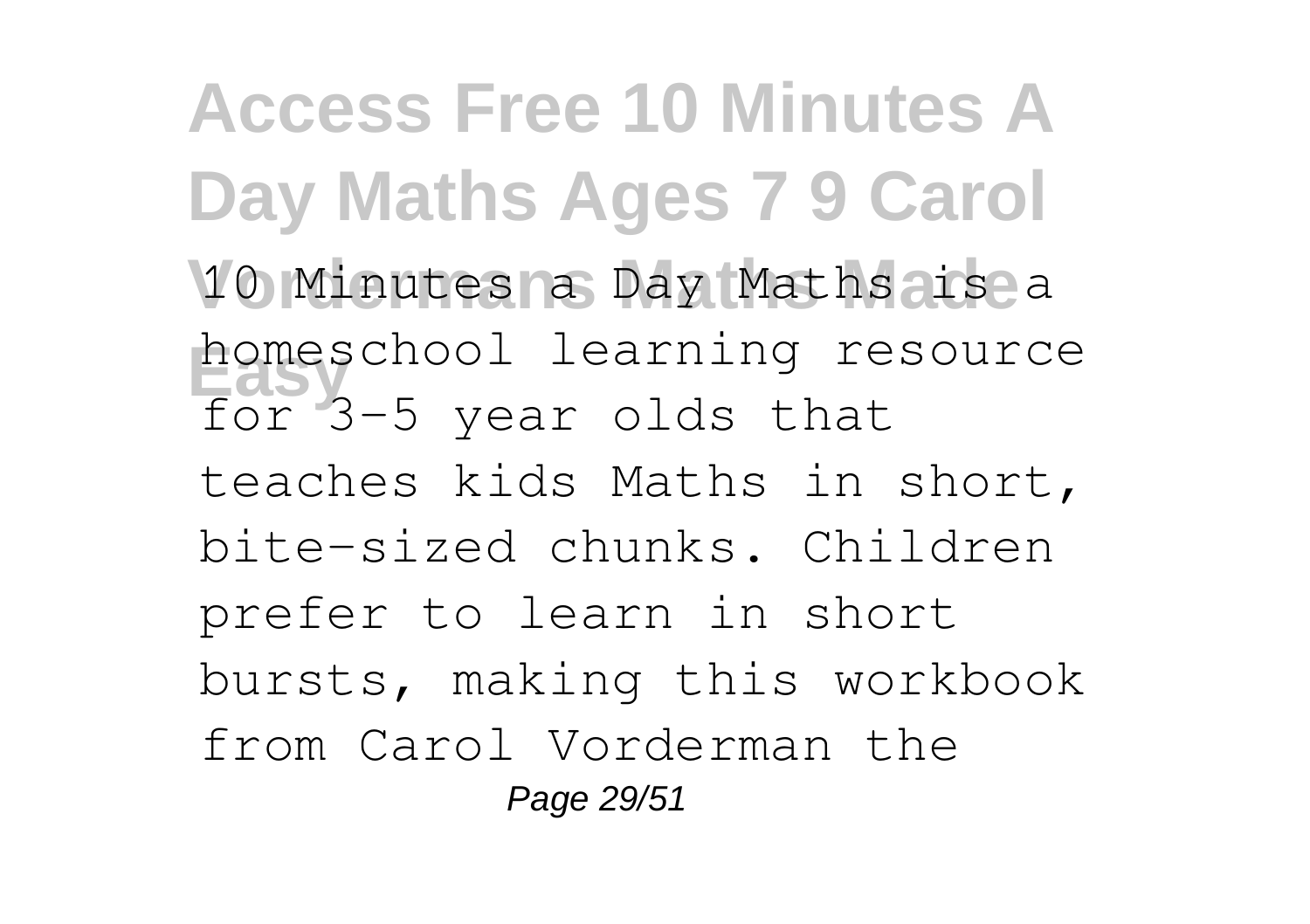**Access Free 10 Minutes A Day Maths Ages 7 9 Carol** perfect homeschools Made **Easy** and tests take a short introduction to Maths. Games amount of time - maximum fun for maximum effect.

**10 Minutes a Day Maths Ages 3-5 by Carol Vorderman ...** Page 30/51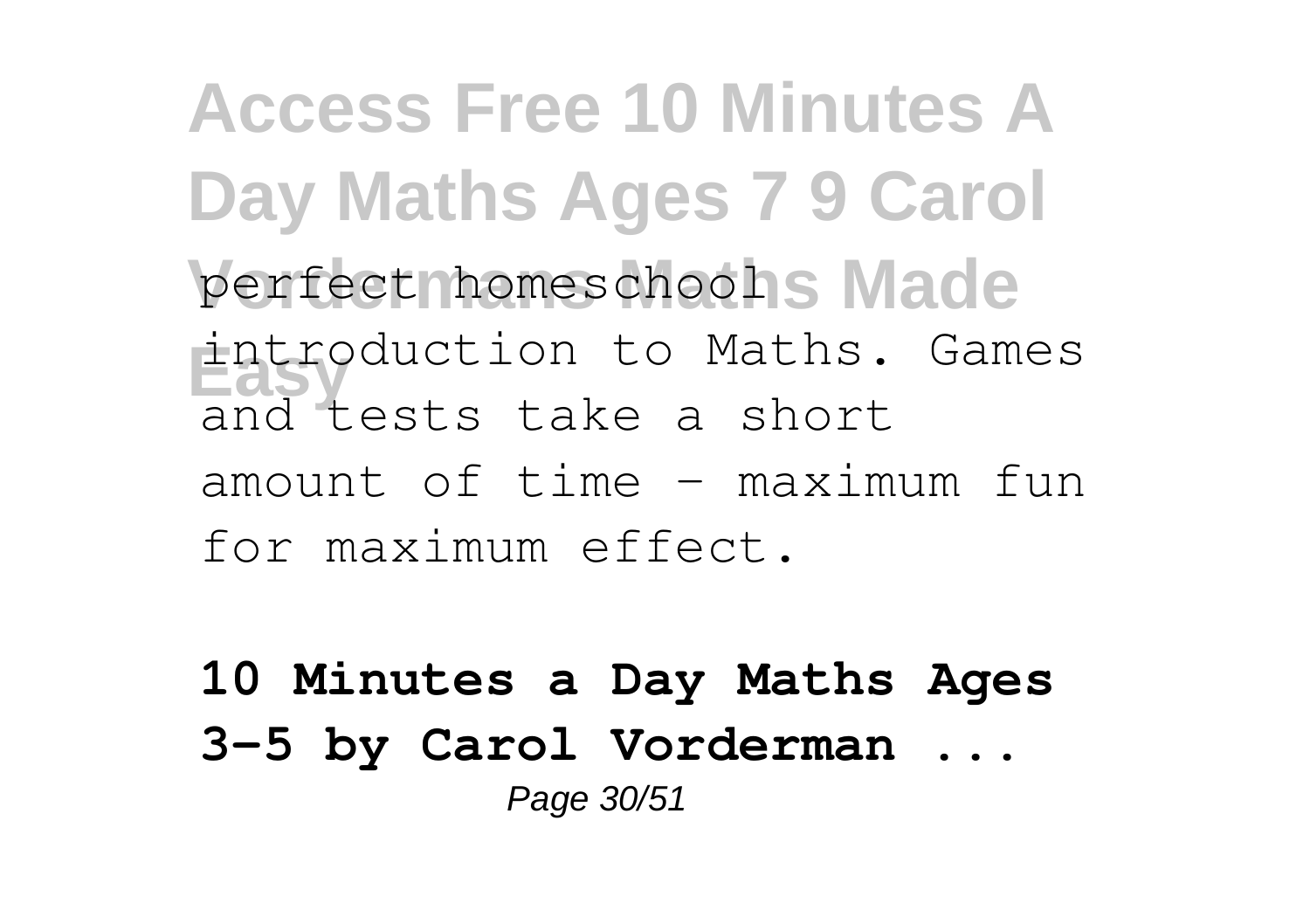**Access Free 10 Minutes A Day Maths Ages 7 9 Carol** Pupils do 10 minutes worke **Easy** each weekday during their Easter break to keep their skills on the boil  $-5$ arithmetic questions & 4/5 reasoning questions each day. Just print as an A5 booklet and off you go… Page 31/51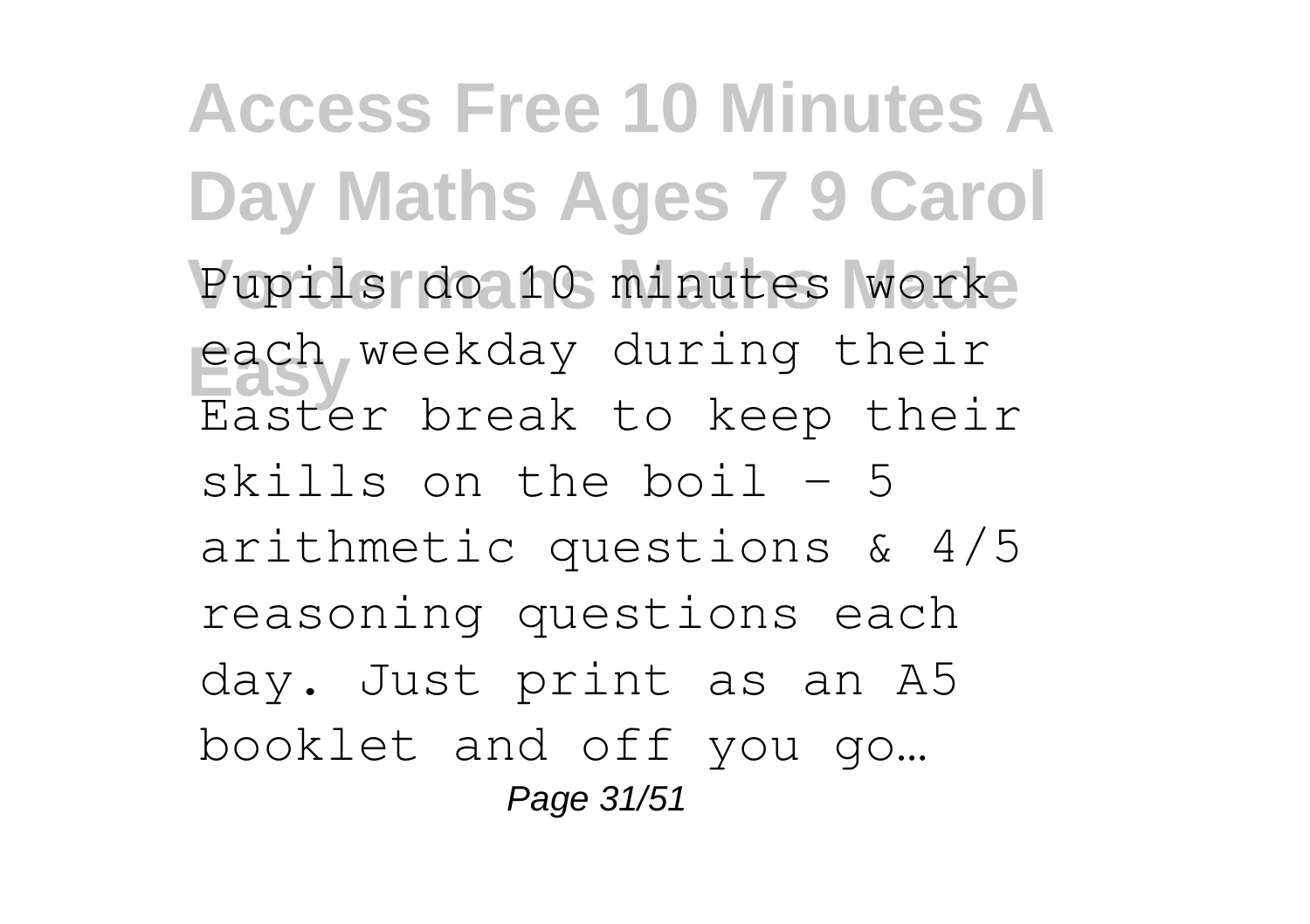## **Access Free 10 Minutes A Day Maths Ages 7 9 Carol Vordermans Maths Made Easy Ten for Ten KS2 Mathematics - Easter Practice Booklet**

**...**

Daily 10 is a primary maths resource for primary teachers which covers addition, subtraction, Page 32/51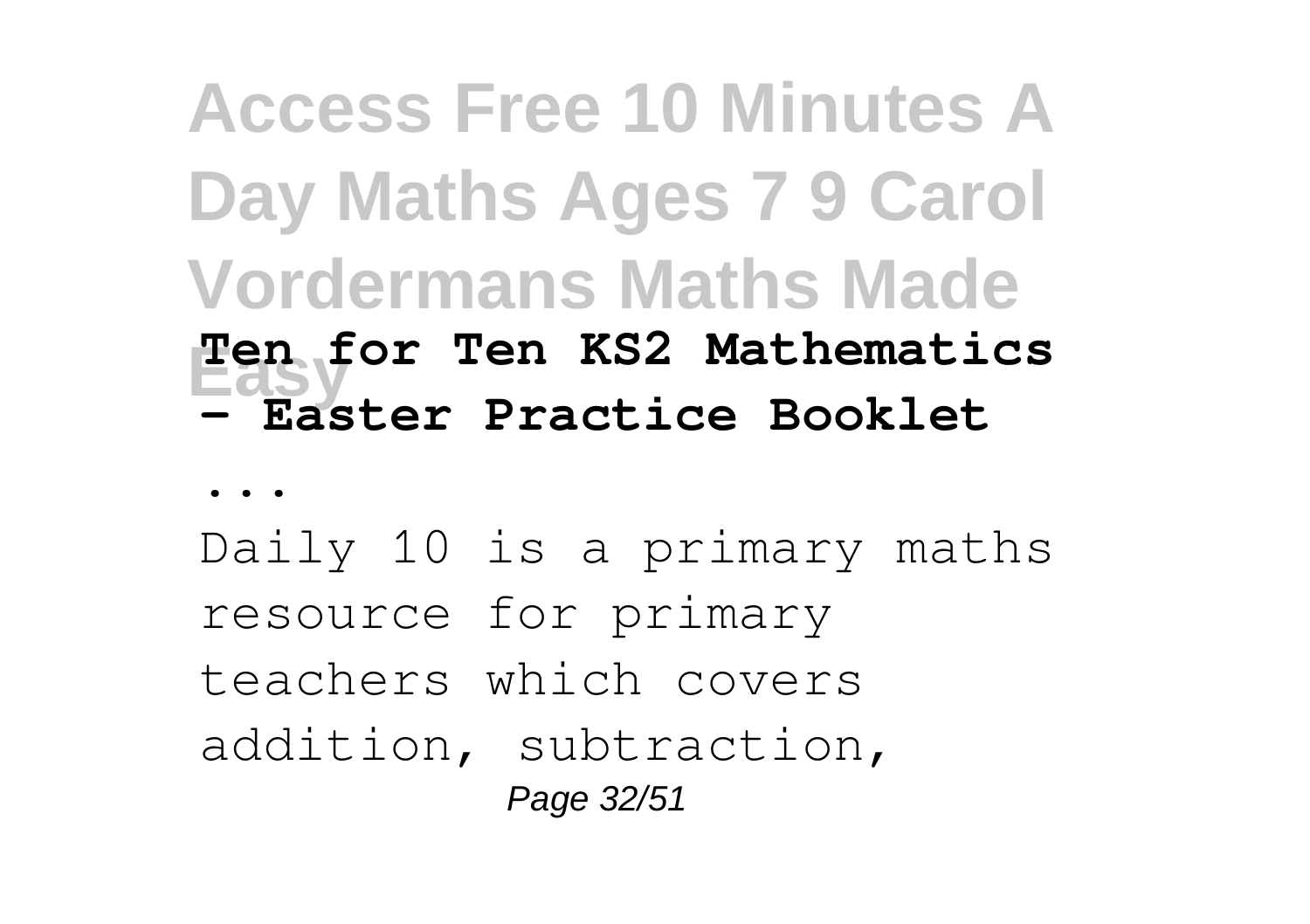**Access Free 10 Minutes A Day Maths Ages 7 9 Carol** ordering, apartitioning, de digit values (place value), rounding, multiplication, division, doubles, halves and fractions. It has been designed primarily for use on an interactive whiteboard. The aim is to Page 33/51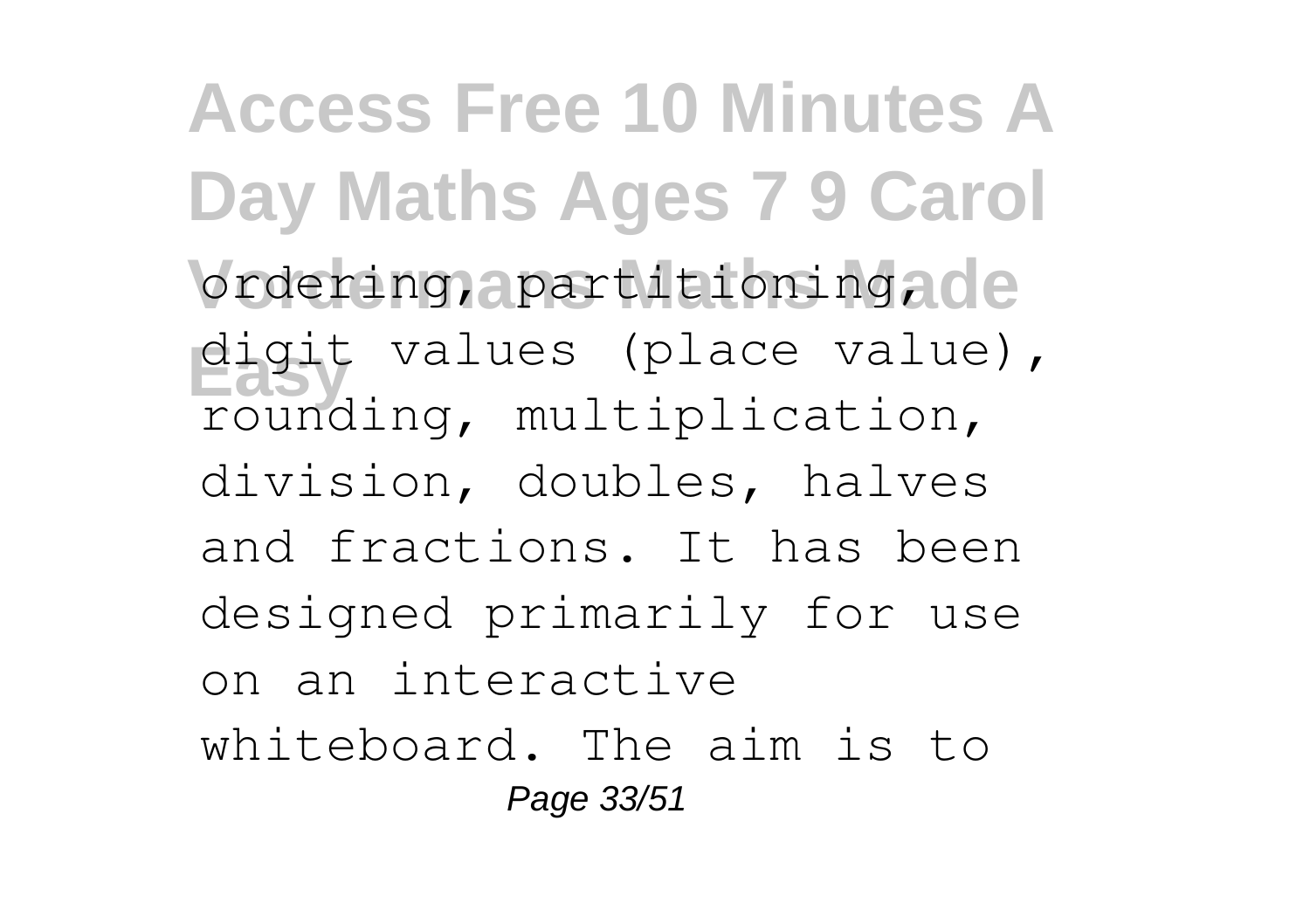**Access Free 10 Minutes A Day Maths Ages 7 9 Carol** help teachers deliver 10 e maths questions many which can be used for mental maths practise.

**Daily 10 - Mental Maths Challenge - Topmarks** Master Key Stage 2 maths Page 34/51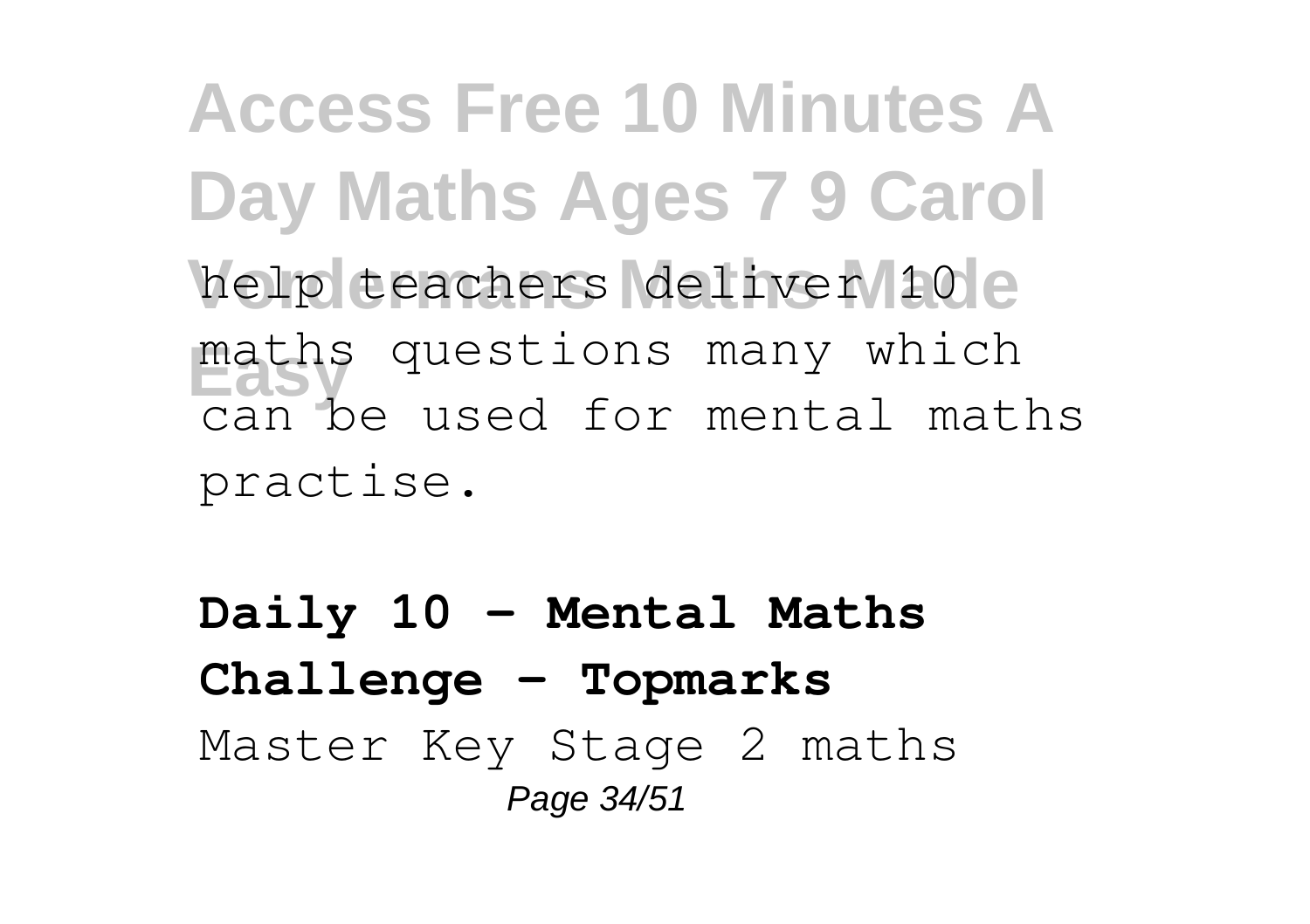**Access Free 10 Minutes A Day Maths Ages 7 9 Carol** problem solving ain Sust 10 **Easy** minutes a day with the activities in this essential home-study workbook from Carol Vorderman. 10 Minutes a Day Problem Solving (KS2) is a homeschool learning resource for 9-11 year olds Page 35/51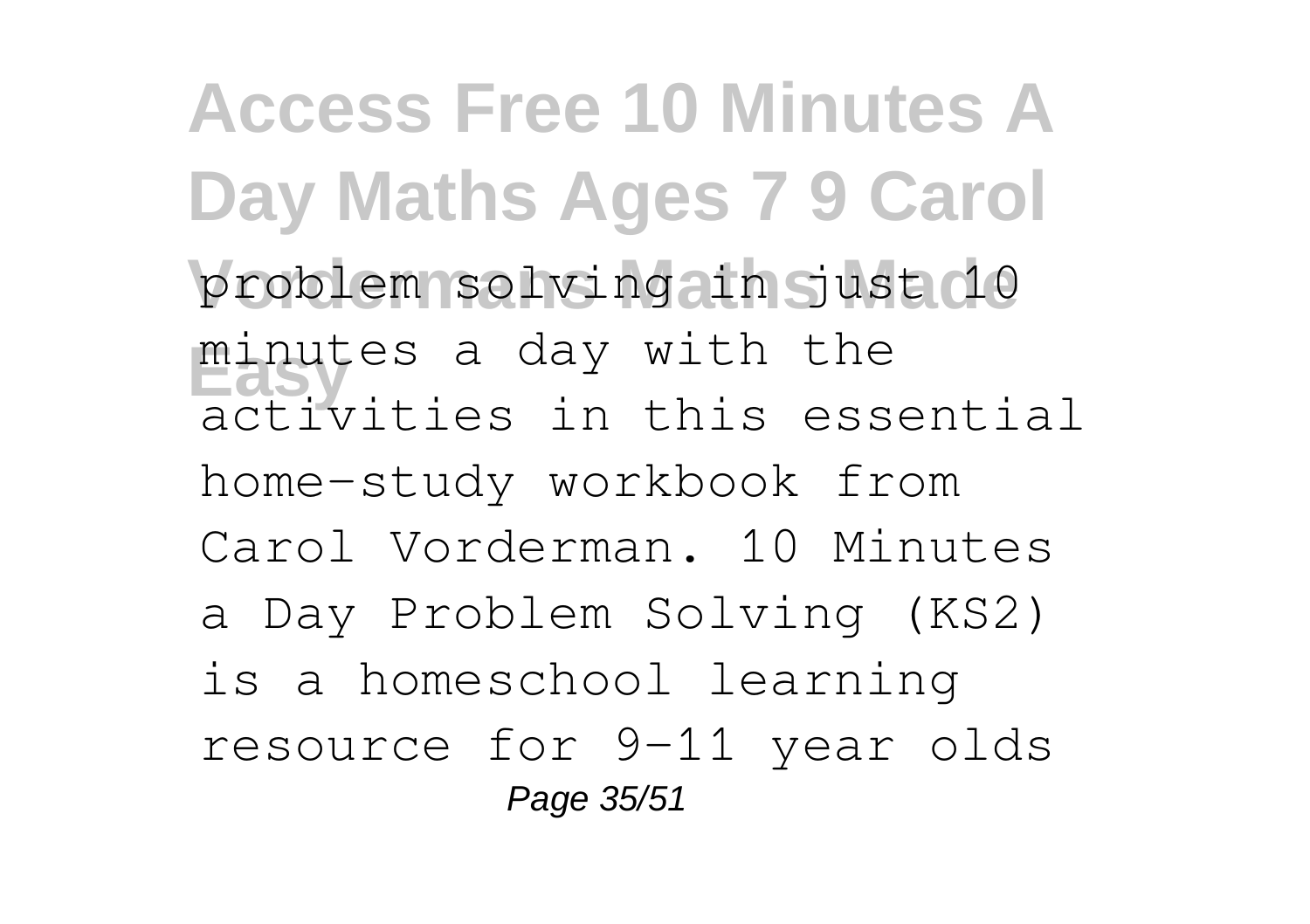**Access Free 10 Minutes A Day Maths Ages 7 9 Carol** that teaches kids problem-**Easy** solving skills in bite-sized chunks. Children prefer to learn in short bursts, making this the perfect homeschool introduction to problem solving in maths.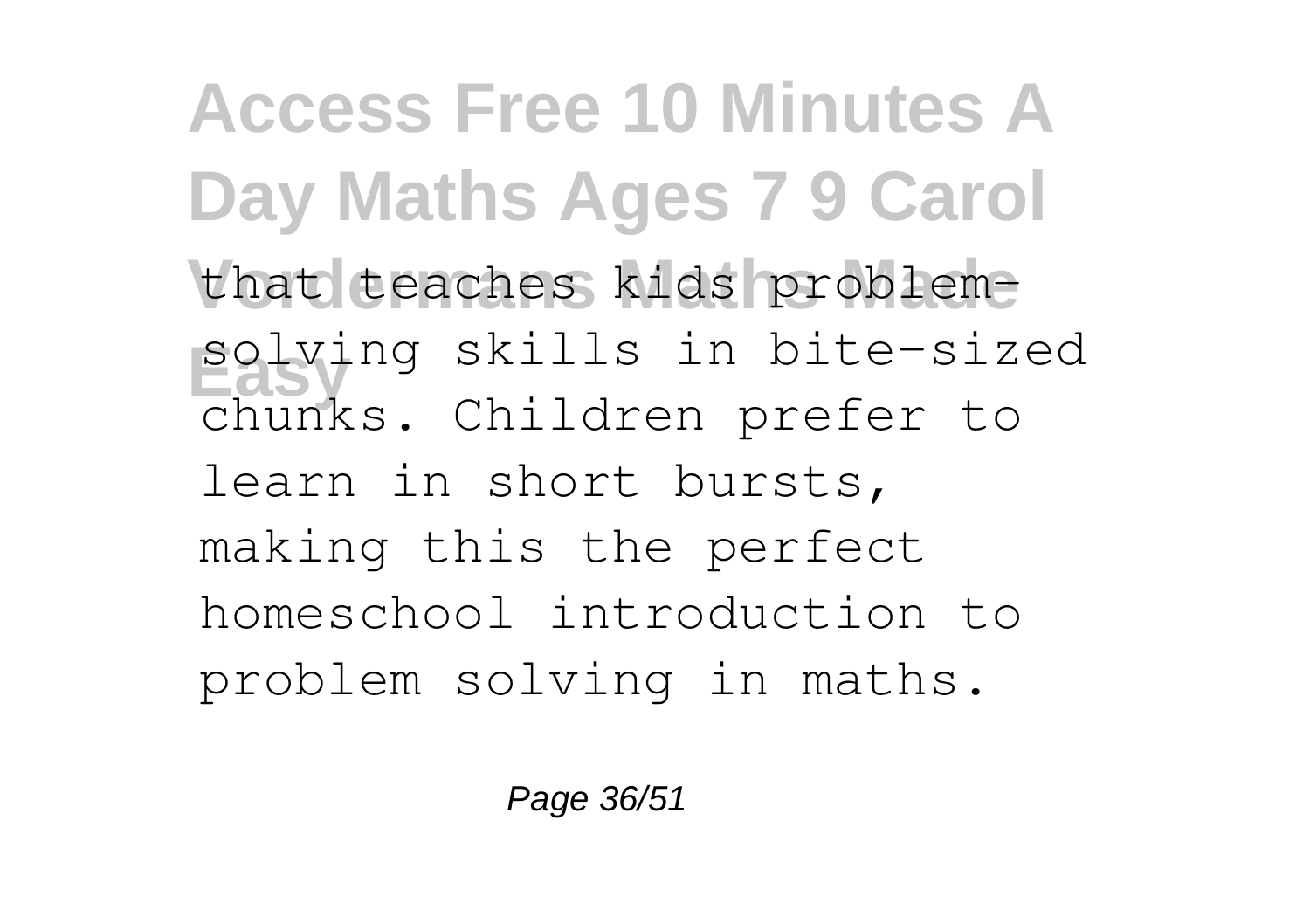**Access Free 10 Minutes A Day Maths Ages 7 9 Carol Vordermans Maths Made 10 Minutes a Day Problem Easy Solving Ages 9-11 Key Stage 2 ...**

The purpose of the challenge is to embed good habits. Think of maths like reading: a child should practise a little every day! Each day Page 37/51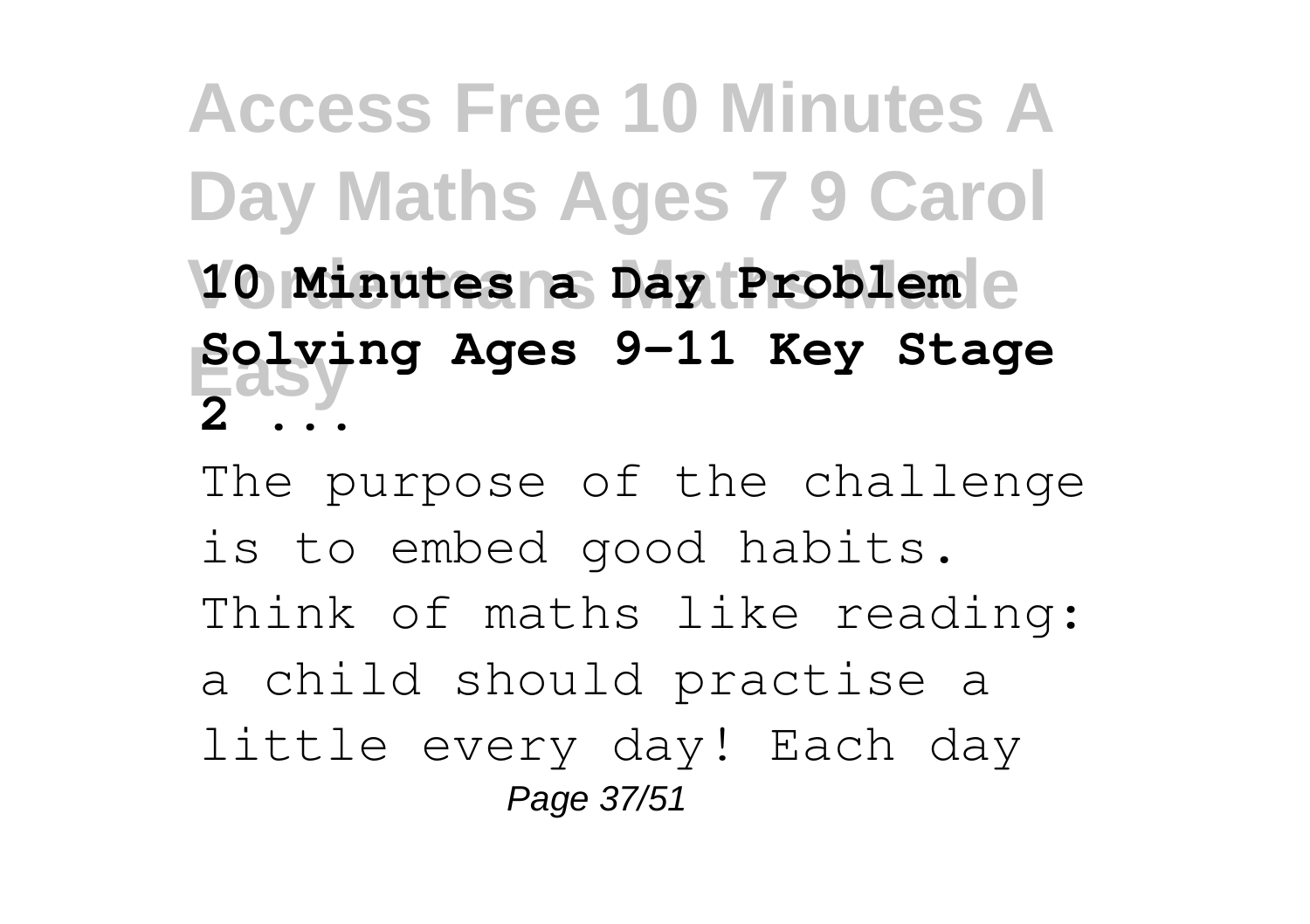**Access Free 10 Minutes A Day Maths Ages 7 9 Carol** your child completes aade **Easy** session lasting 10-15 minutes they get a tick. Achieve 30 ticks and we'll email you a template to print out to make your child's very own 30 day challenge medal at home! Page 38/51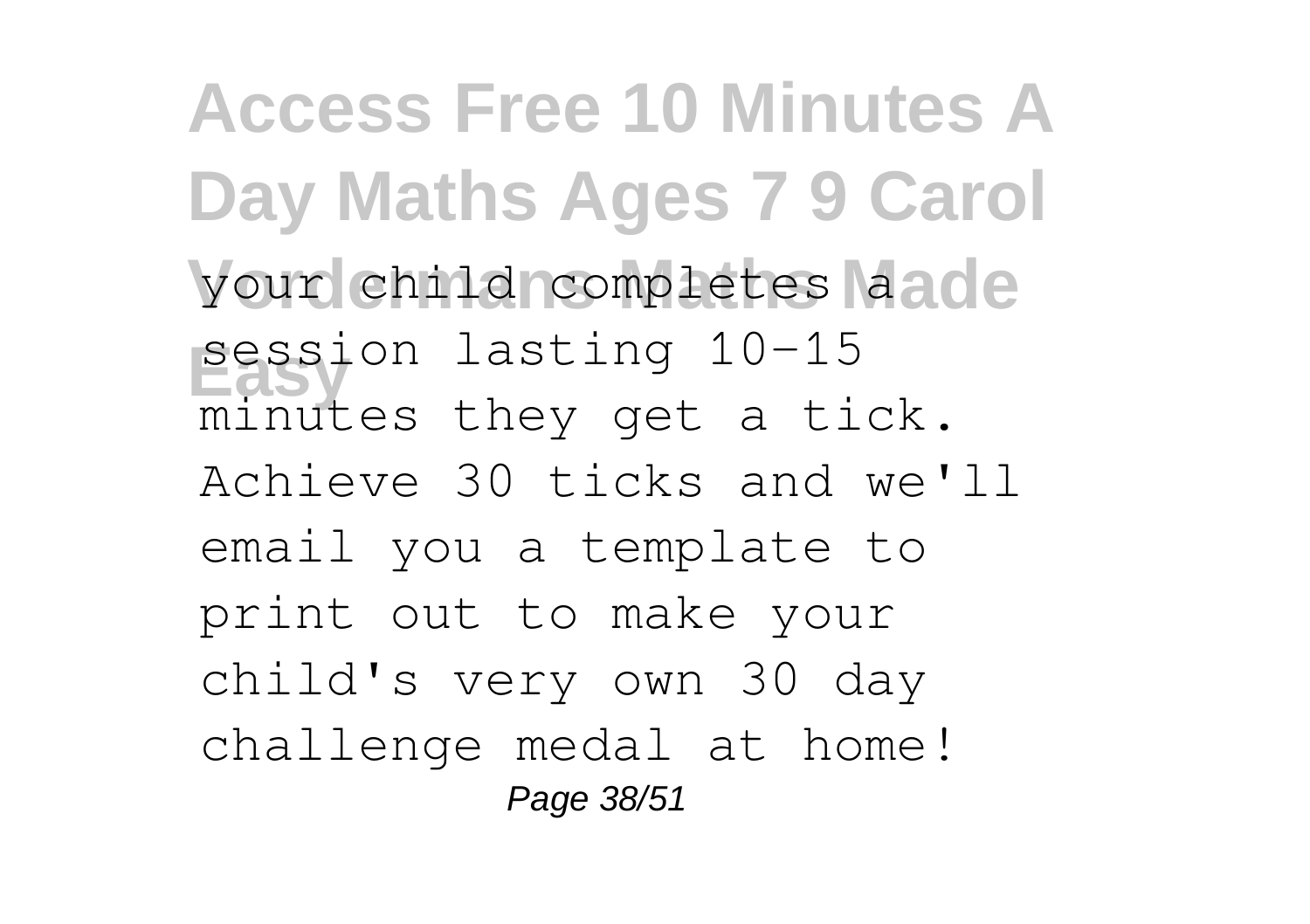**Access Free 10 Minutes A Day Maths Ages 7 9 Carol Vordermans Maths Made Easy The Maths Factor : Home of Carol Vorderman's 30 day maths ...** 10 Minutes a Day Maths is a homeschool learning resource for 7-9 year olds that teaches kids maths in bite-Page 39/51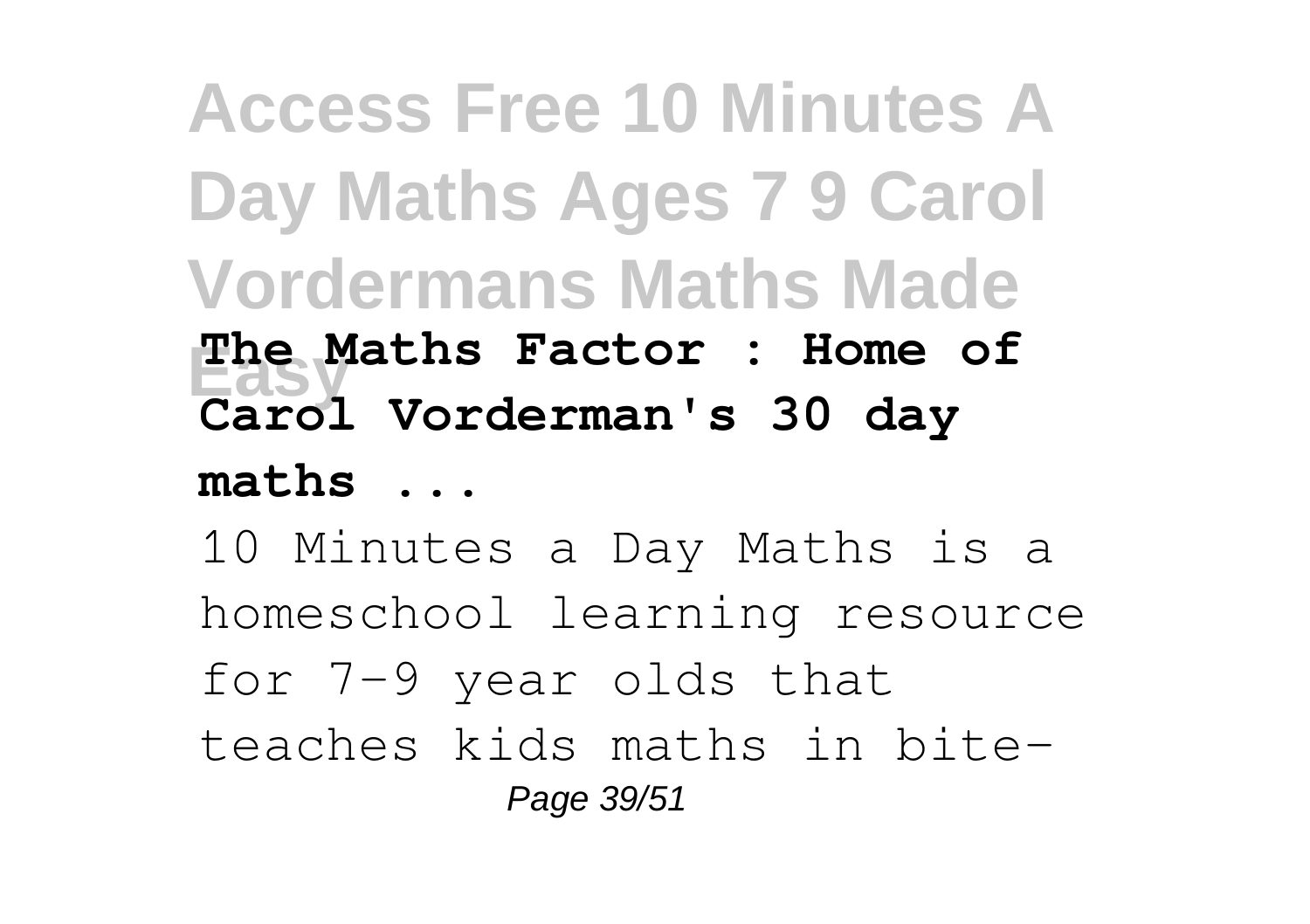**Access Free 10 Minutes A Day Maths Ages 7 9 Carol** sized chunks. Childrenade **Prefer to learn in short** bursts, making this workbook from Carol Vorderman the perfect homeschool introduction to maths. Games and tests make learning fun, leading to maximum results Page 40/51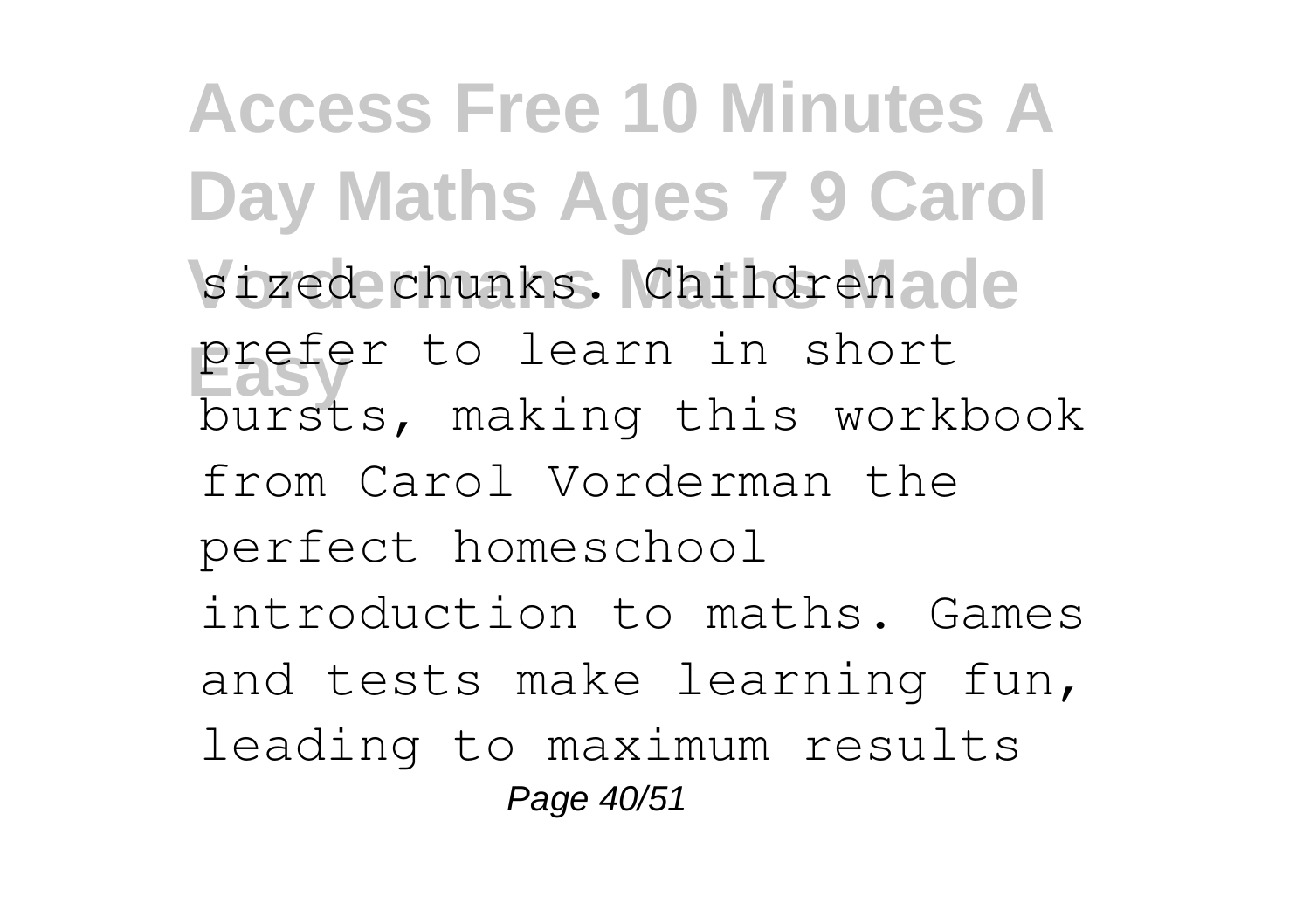**Access Free 10 Minutes A Day Maths Ages 7 9 Carol** in just 10 minutes a day.e **Easy 10 Minutes a Day Maths Ages 7-9 Key Stage 2 | DK UK** Free GCSE Maths Online 10-Minute Tests; Back to CGP's Free Online 10-Minute Tests. Free GCSE Maths Page 41/51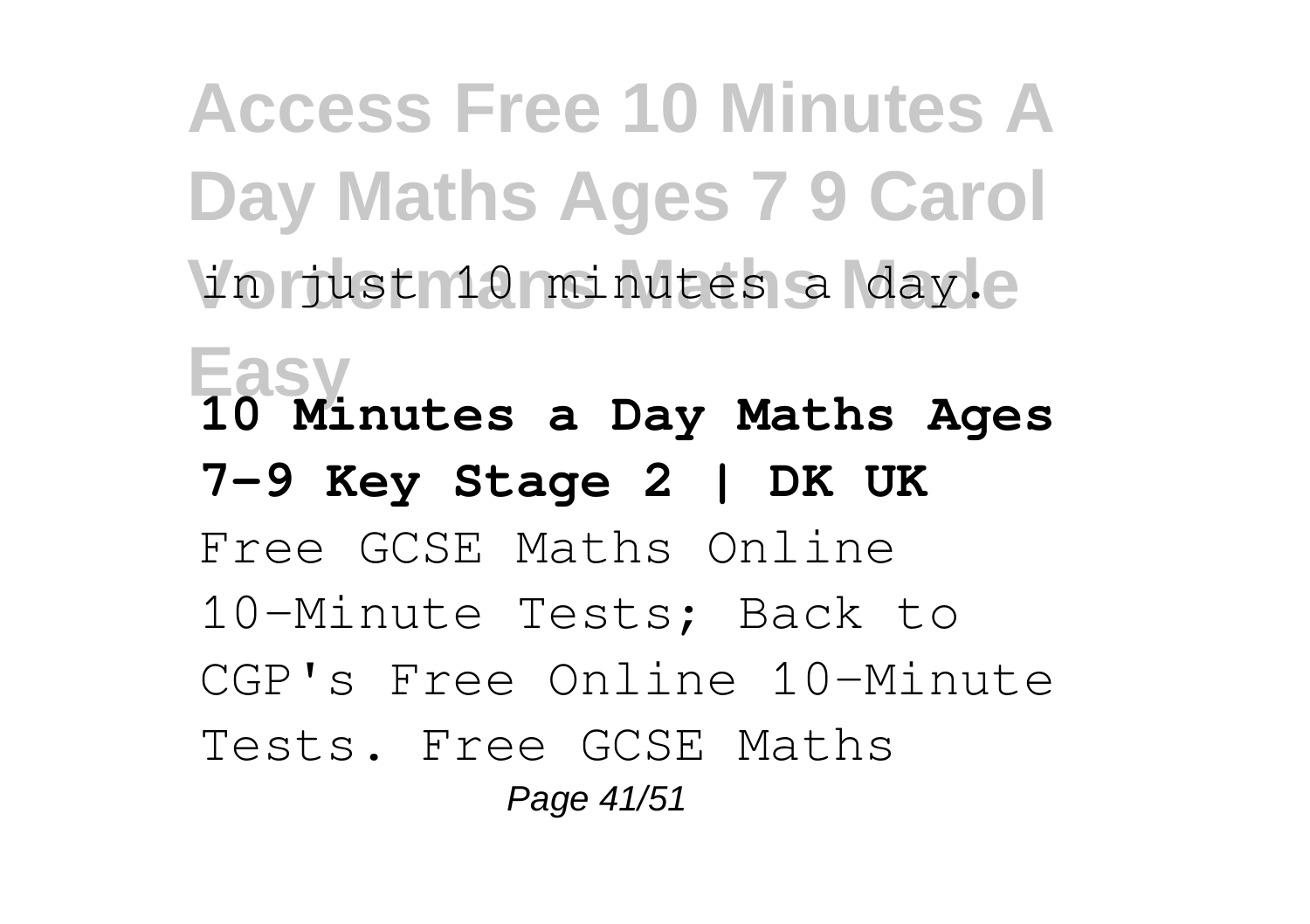**Access Free 10 Minutes A Day Maths Ages 7 9 Carol** Online 10-Minute Tests. So **Easy** you think you know GCSE Maths? Sit down with a brew and put your knowledge to the test for 10 minutes! All the answers are explained at the end of each test, so it's easy to spot any areas Page 42/51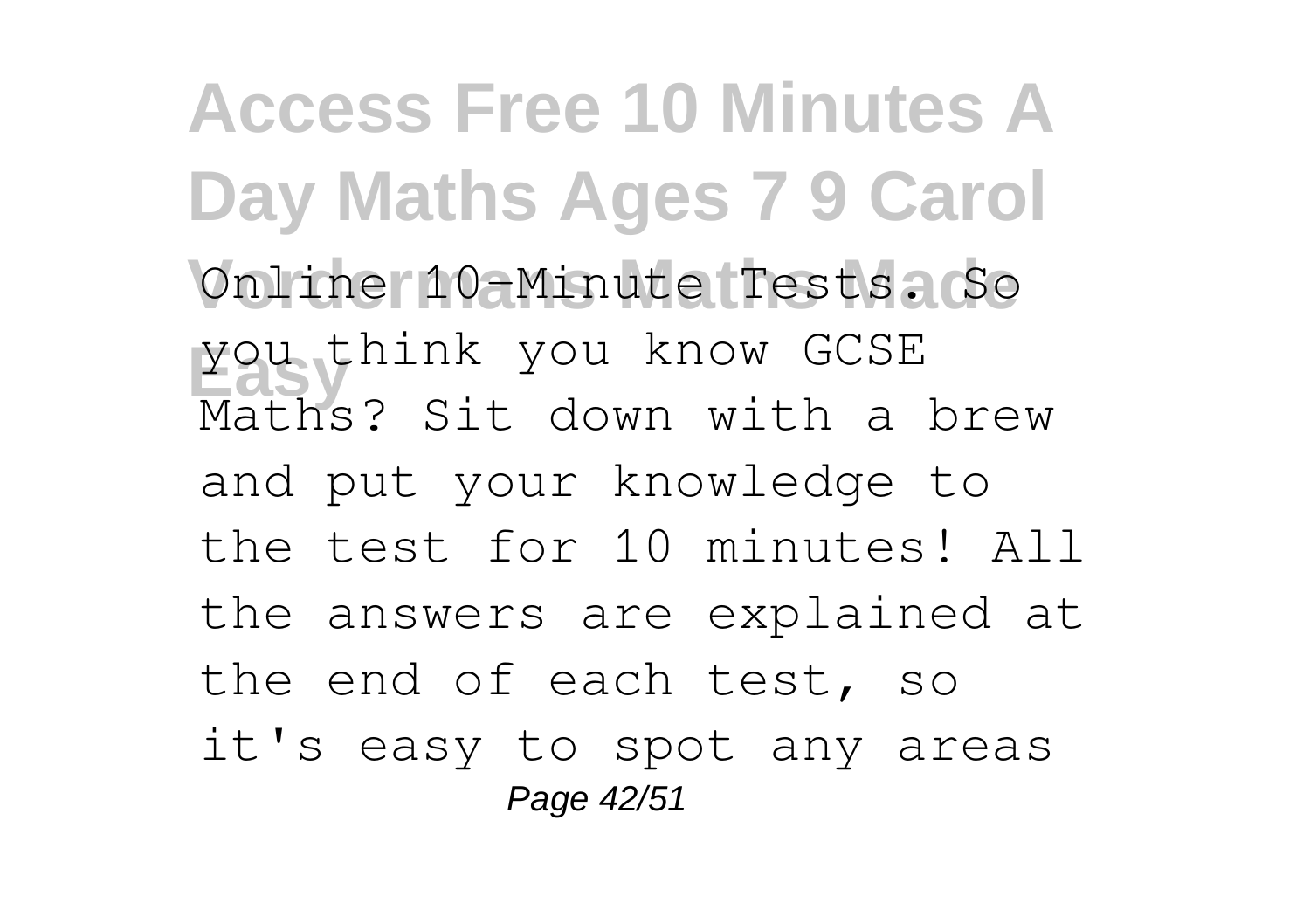**Access Free 10 Minutes A Day Maths Ages 7 9 Carol** that need a **Sittle** extra e **Easy** work.

**Free GCSE Maths Online 10-Minute Tests | CGP Books** 10 Minutes a Day Decimals (Ages 10-11) Master decimals in just 10 minutes a day Page 43/51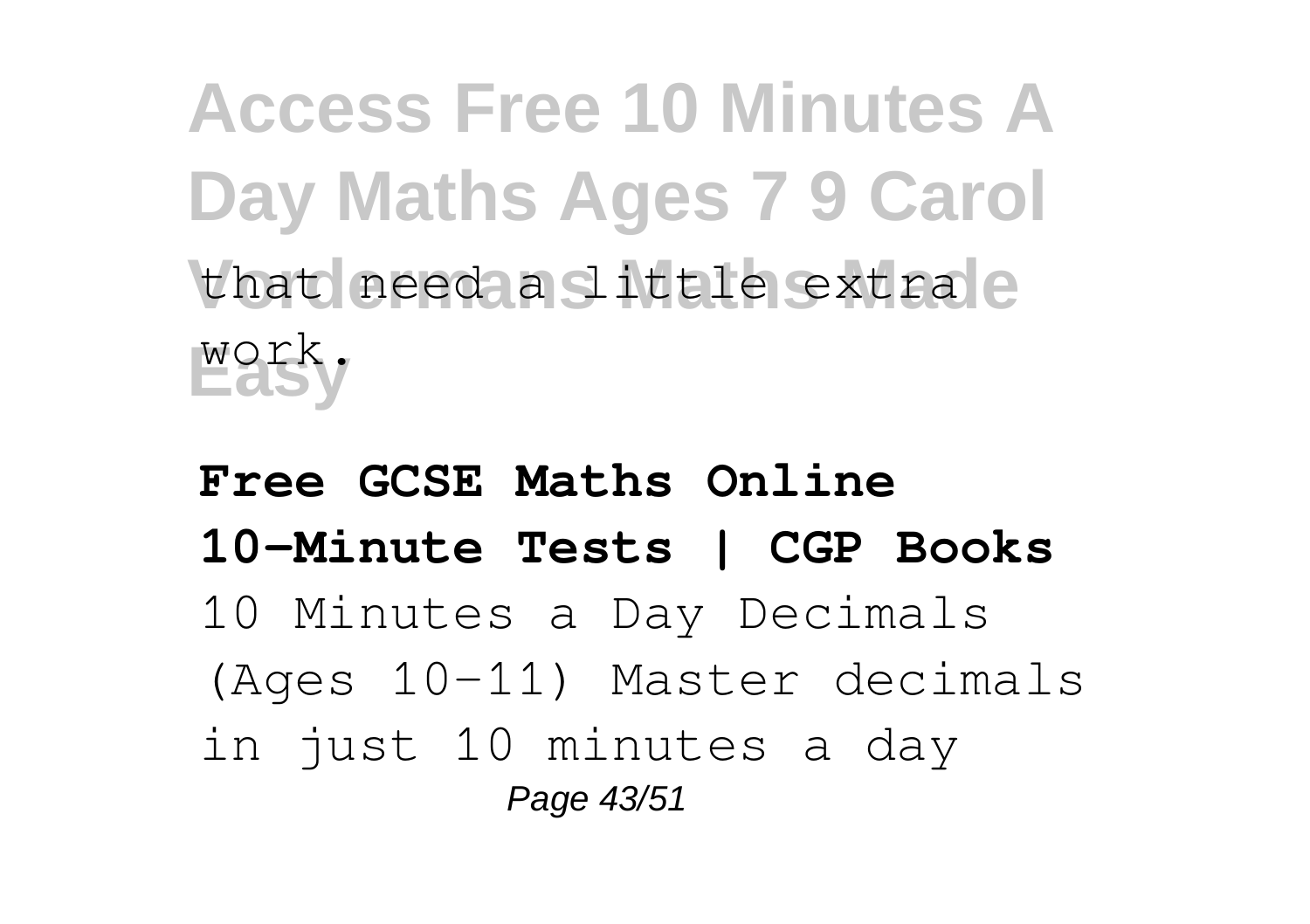**Access Free 10 Minutes A Day Maths Ages 7 9 Carol** with the activities in this **Easy** essential home-study workbook from Carol Vorderman. 10 Minutes a Day Decimals is a homeschool learning resource for 7-11 year olds that teaches decimals in short, bite-

Page 44/51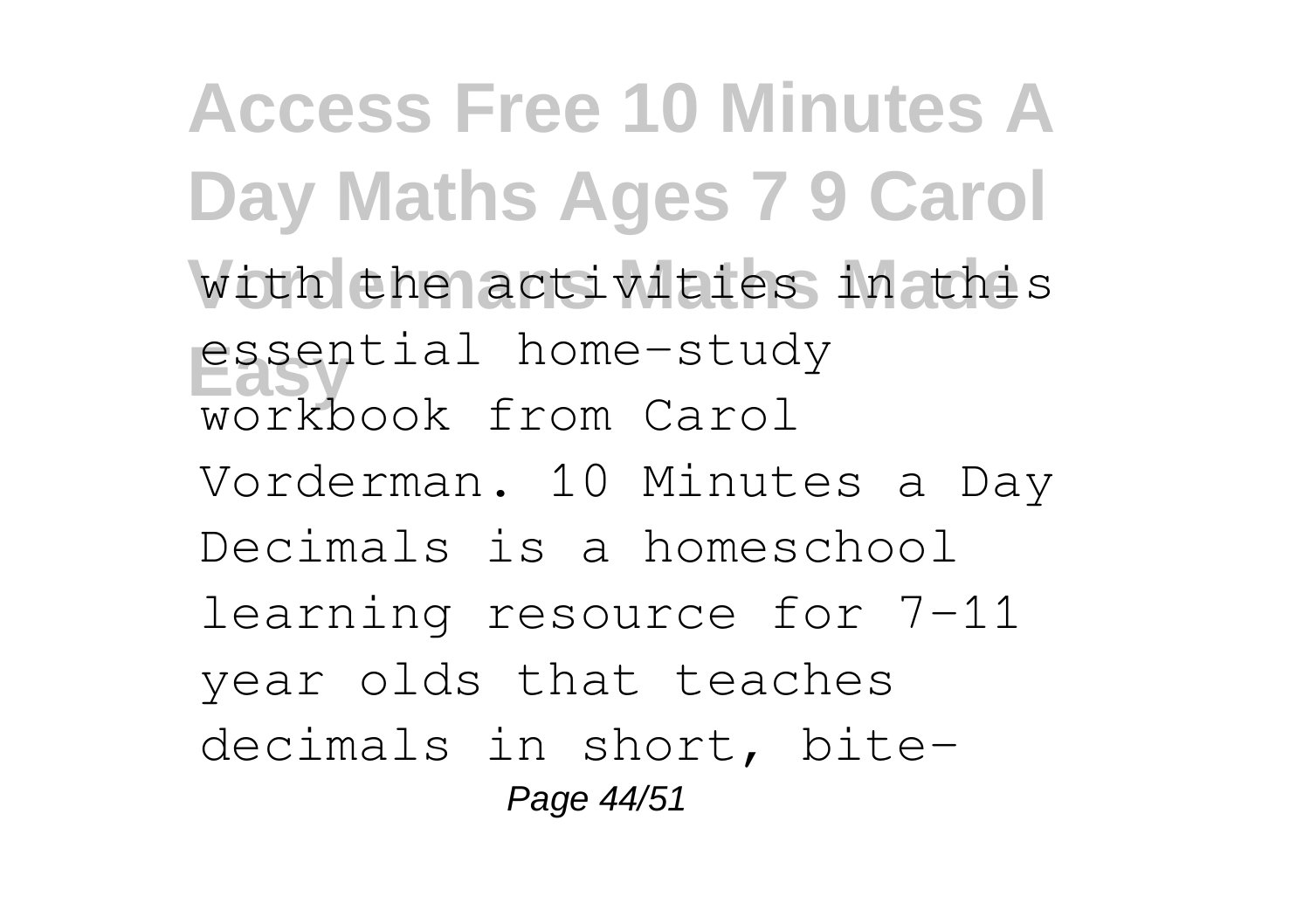**Access Free 10 Minutes A Day Maths Ages 7 9 Carol** sized chunks. Maths Made **Easy 10 Minutes a Day Decimals (Ages 10-11) by Dorling ...** Carol Vorderman's 10 Minutes A Day 10 Maths for Ages 5-7 includes fun activities on addition, subtraction, Page 45/51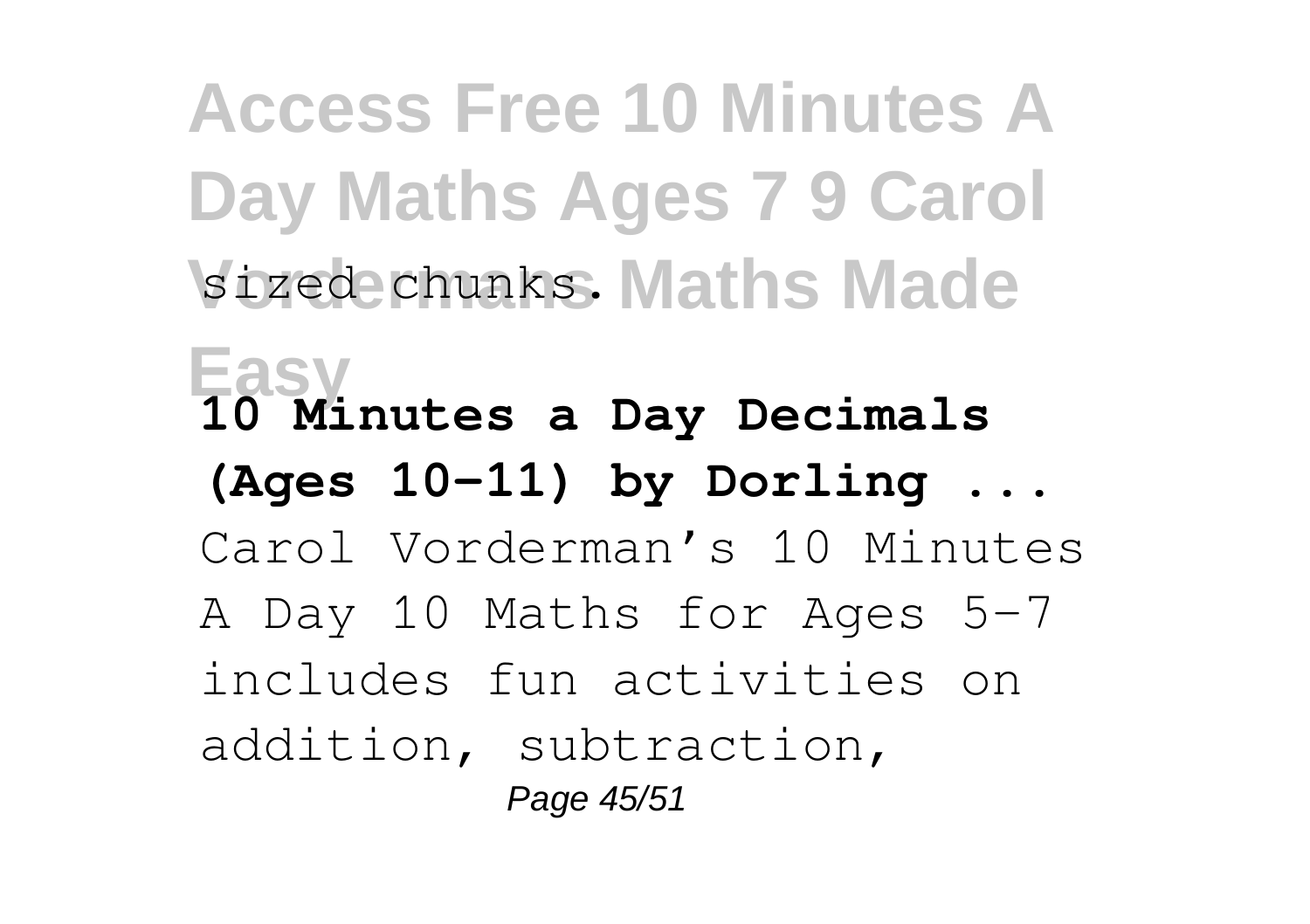**Access Free 10 Minutes A Day Maths Ages 7 9 Carol** multiplication, adivision, e **Easy** measuring, patterns, shapes, and much more. Set the orange 10-minute timer and see if your child can beat the clock for each set of activities. Supports National Curriculum at Key Page 46/51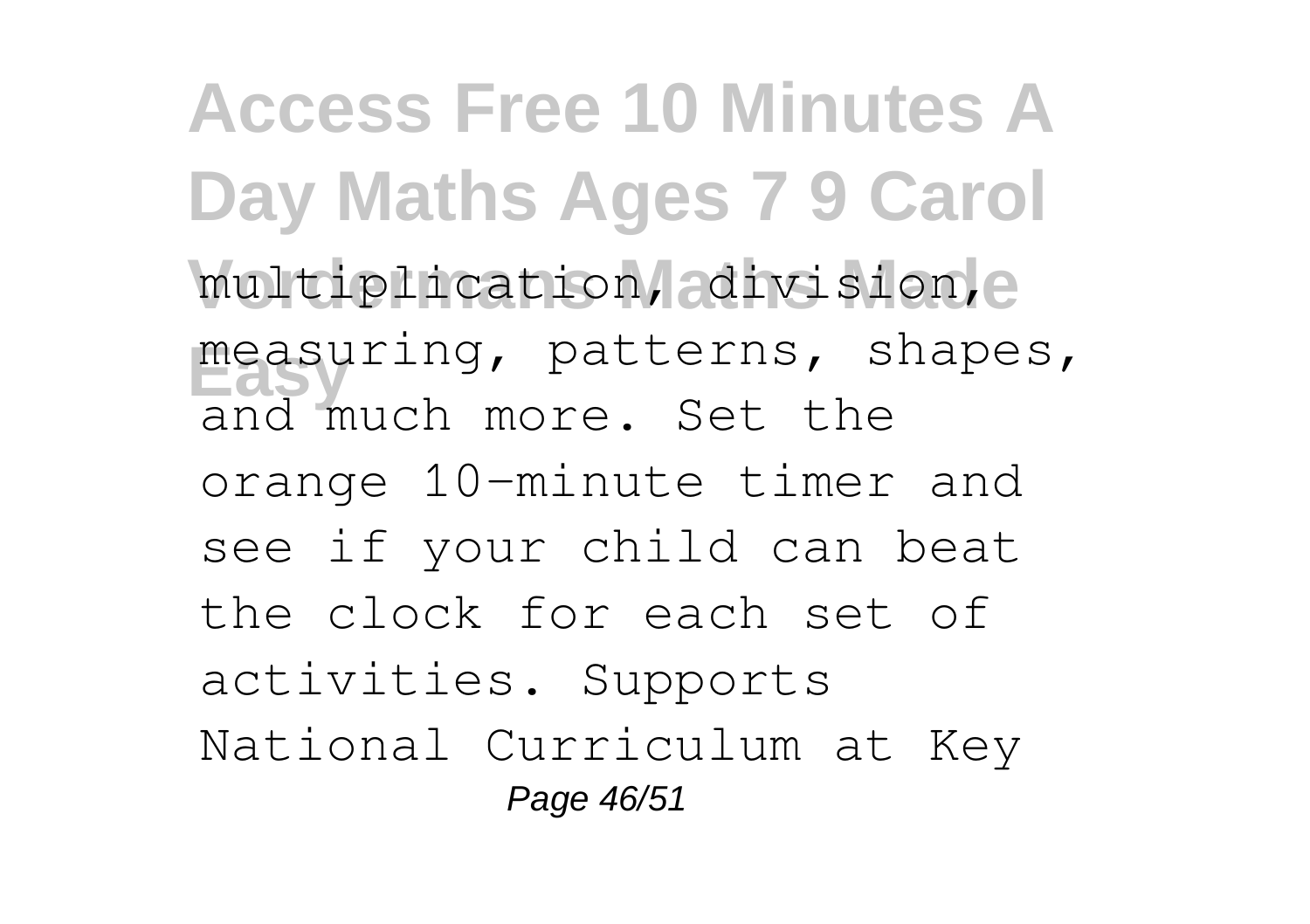**Access Free 10 Minutes A Day Maths Ages 7 9 Carol Stage 1mans Maths Made Easy 10 Minutes a Day Maths Ages 5-7 - Carol Vorderman ...** Week 10 – Number: Multiplication & Division; Week 9 – Measurement: Length & Perimeter; Week 8 – Page 47/51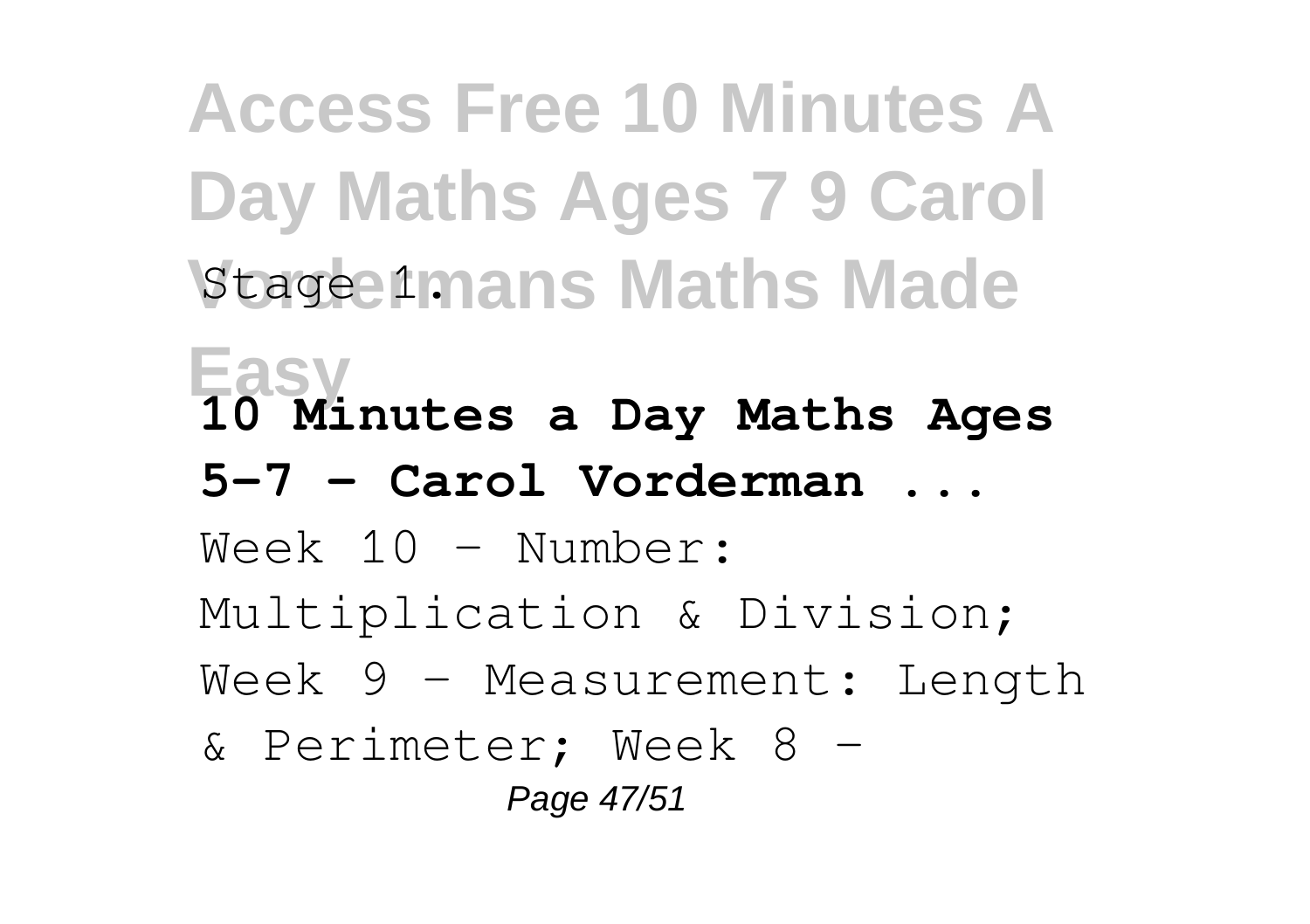**Access Free 10 Minutes A Day Maths Ages 7 9 Carol** Measurement: Length Wade **Easy** Perimeter; Week 7 – Number: Addition & Subtraction; Week

6 – Number: Addition & Subtraction; Week 5 – Number: Addition & Subtraction; Week 4 – Number: Place Value; Week 3 Page 48/51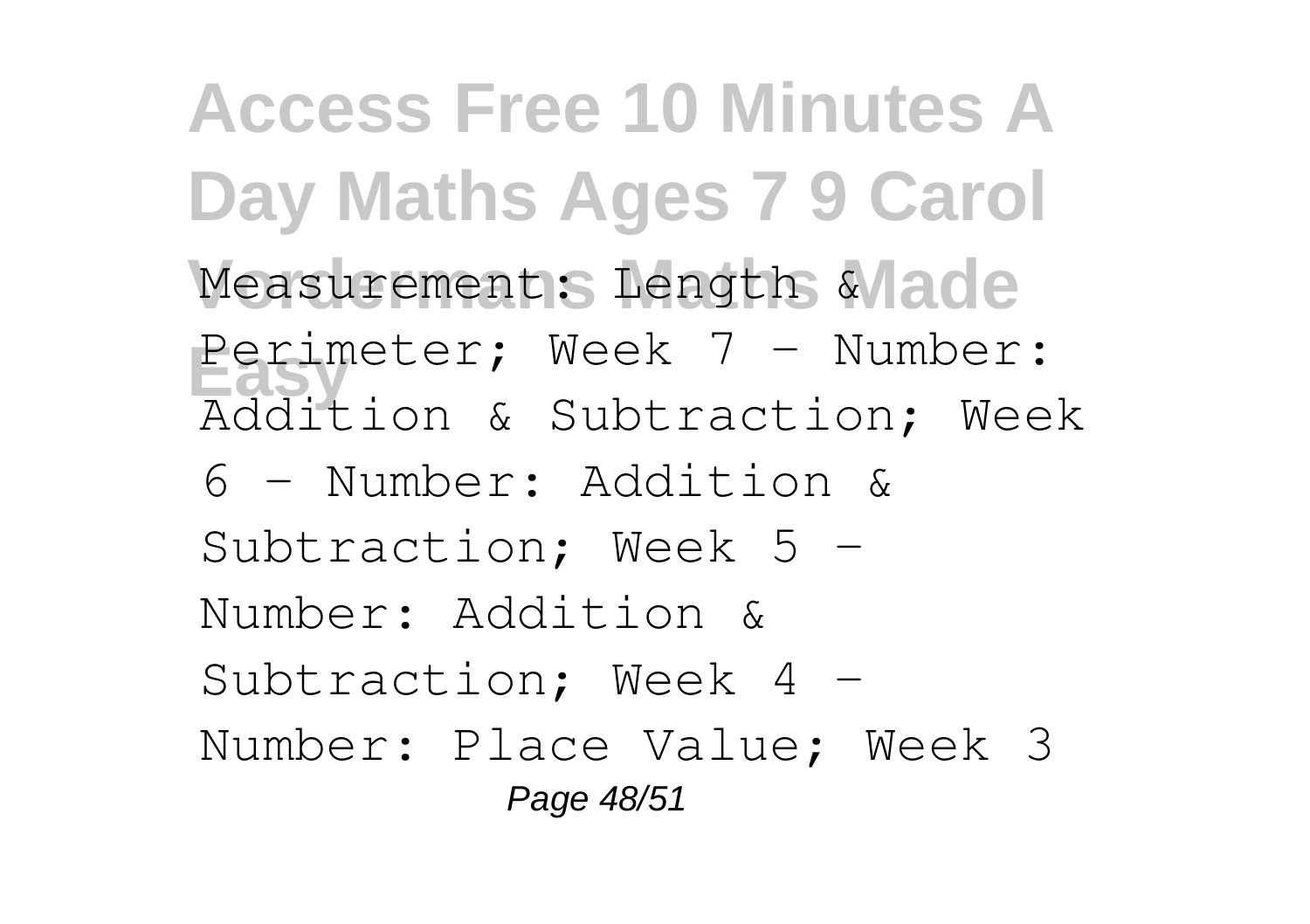**Access Free 10 Minutes A Day Maths Ages 7 9 Carol Vordermans Maths Made** – Number: Place Value; Week **Easy** 2 – Number ...

**Year 4 | White Rose Maths** Explore celebrity trends and tips on fashion, style, beauty, diets, health, relationships and more. Page 49/51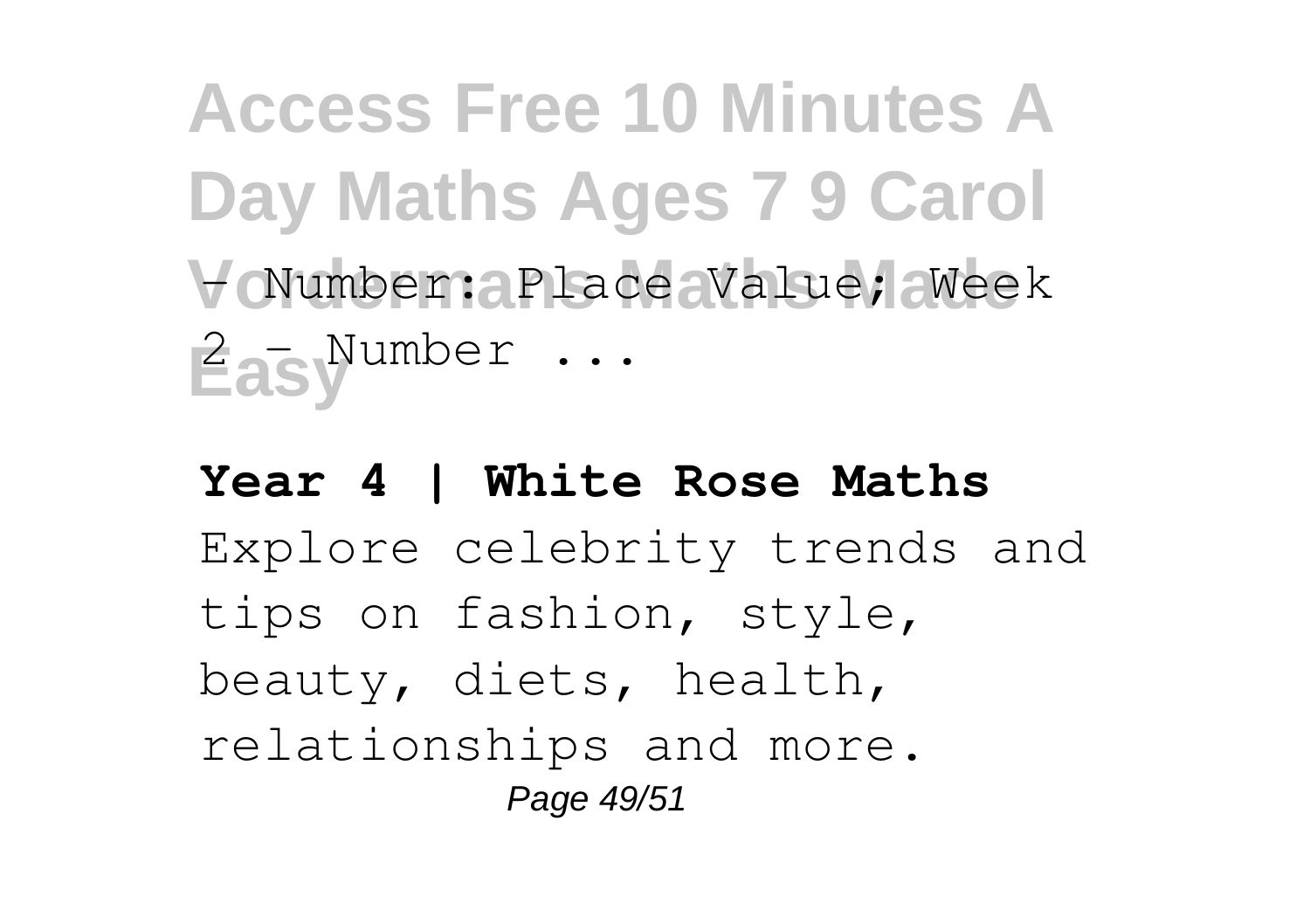**Access Free 10 Minutes A Day Maths Ages 7 9 Carol** Never miss a beat with ade MailOnline's latest news for women.

Copyright code : bb82413159d Page 50/51